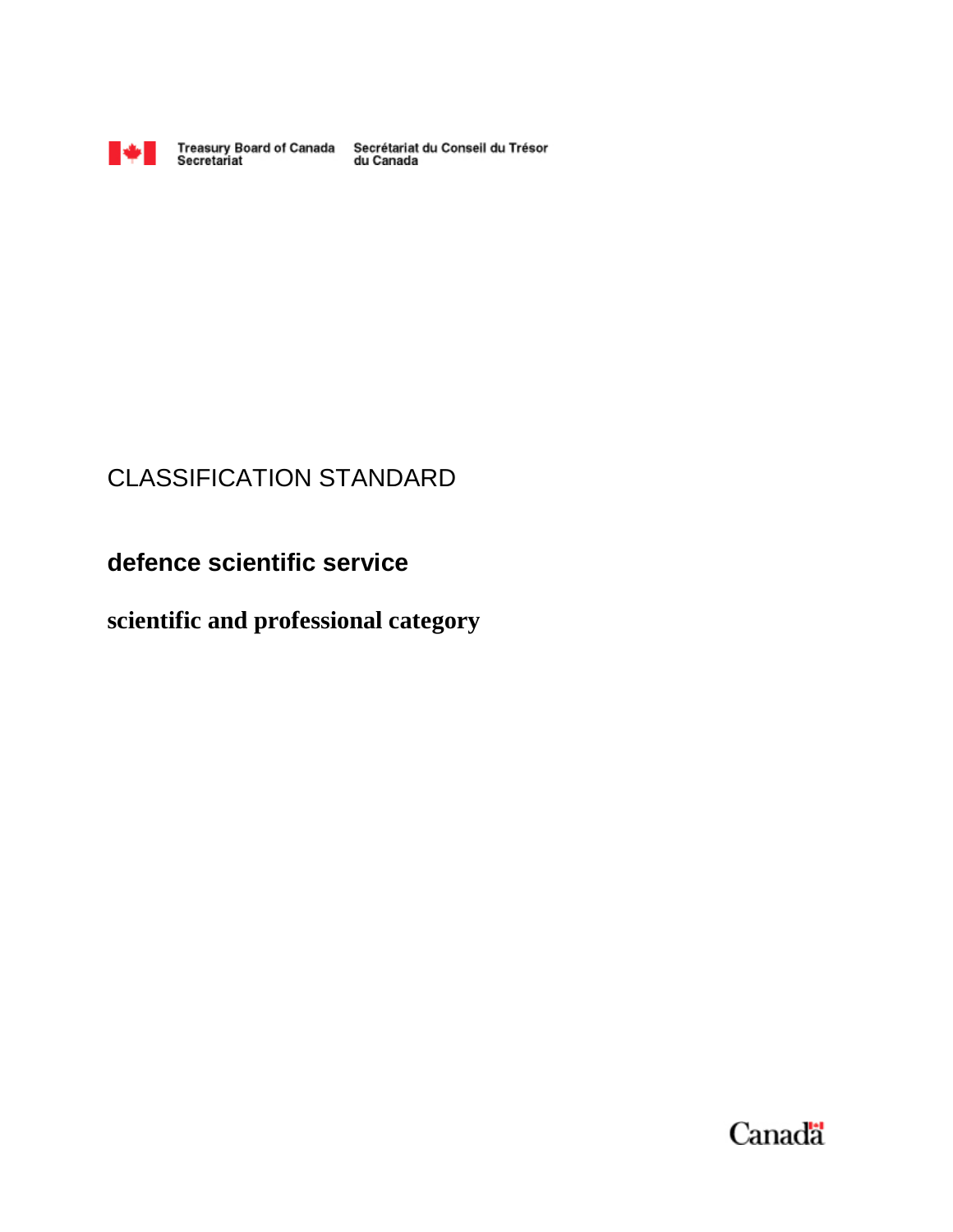# CLASSIFICATION AND SELECTION STANDARD

defence scientific service

scientific and professional

category

**Published by:** 

**Personnel Policy Branch Treasury Board and Staffing Branch Public Service Commission**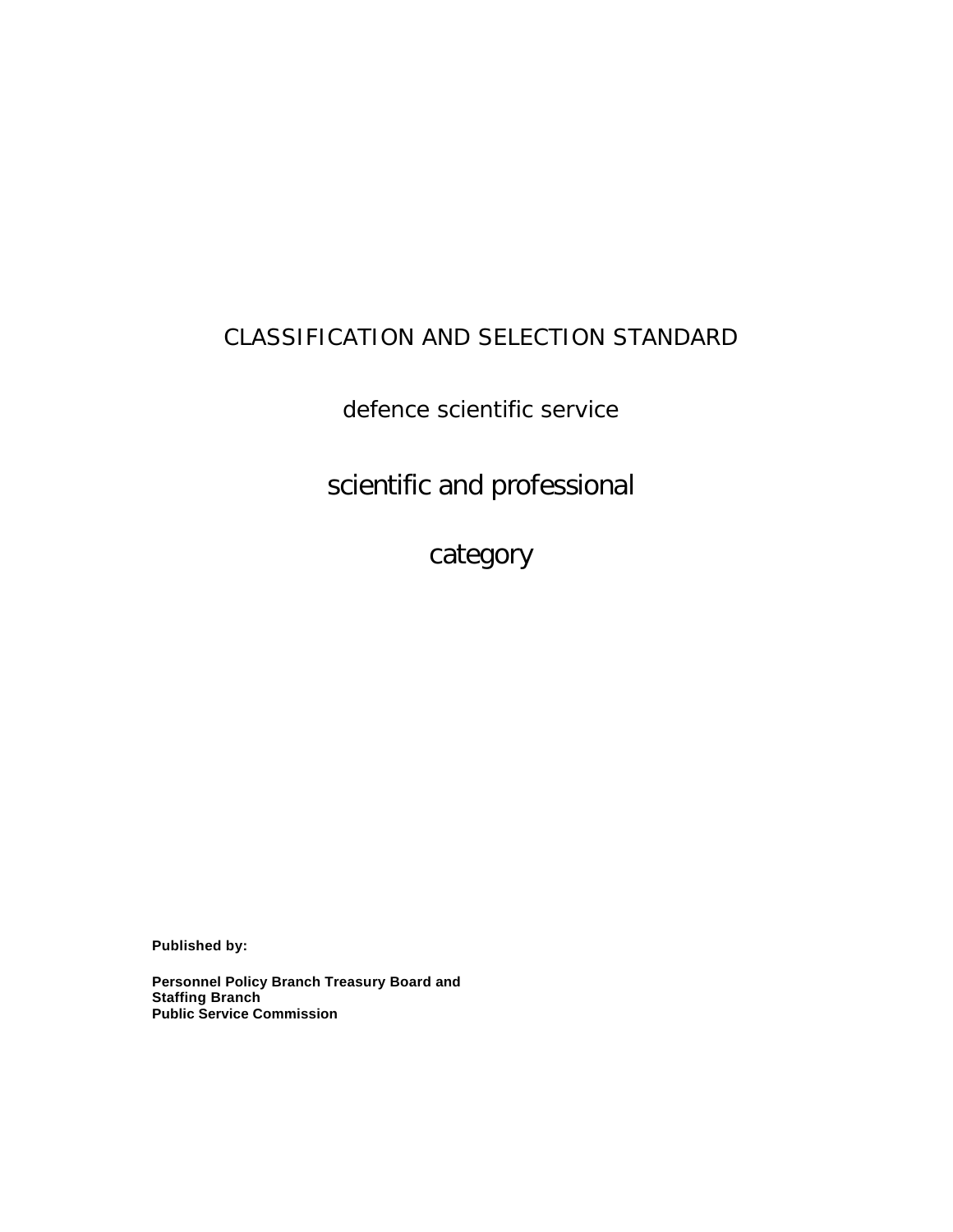# CONTENTS

|                                                                                                                                                                     | PAGE                                      |
|---------------------------------------------------------------------------------------------------------------------------------------------------------------------|-------------------------------------------|
| PREFACE                                                                                                                                                             | (iii)                                     |
| CATEGORY DEFINITION                                                                                                                                                 | (iii)                                     |
| GROUP DEFINITION                                                                                                                                                    | (iv)                                      |
| PART I - LEVEL DETERMINANT AND POSITION CLASSIFICATION PLAN                                                                                                         |                                           |
| - Introduction                                                                                                                                                      | $I - 1$                                   |
| - Use of Classification Level Characteristics<br>- Classifying Positions and Incumbents<br>- Glossary of Terms<br>- Classification Structure and Level Determinants | $T - 2$<br>$I - 2$<br>$T - 4$<br>$I - 10$ |
| PART II - SELECTION PLAN POND EXAMPLE STATEMENT OF OUALIFICATIONS'                                                                                                  |                                           |
| - Introduction                                                                                                                                                      | $TT-1$                                    |
| - Statement of Oualifications<br>- Selection Standard - Defence Scientific Service Group<br>- Preparation of a Statement of Qualifications                          | $TT - 2$<br>$II-S$<br>$II-9$              |
| - Rating Guide<br>- Assessment Instructions                                                                                                                         | $TT-10$<br>$II-13$                        |

- Assessment Instructions
- Example Statement of Qualifications **II-14**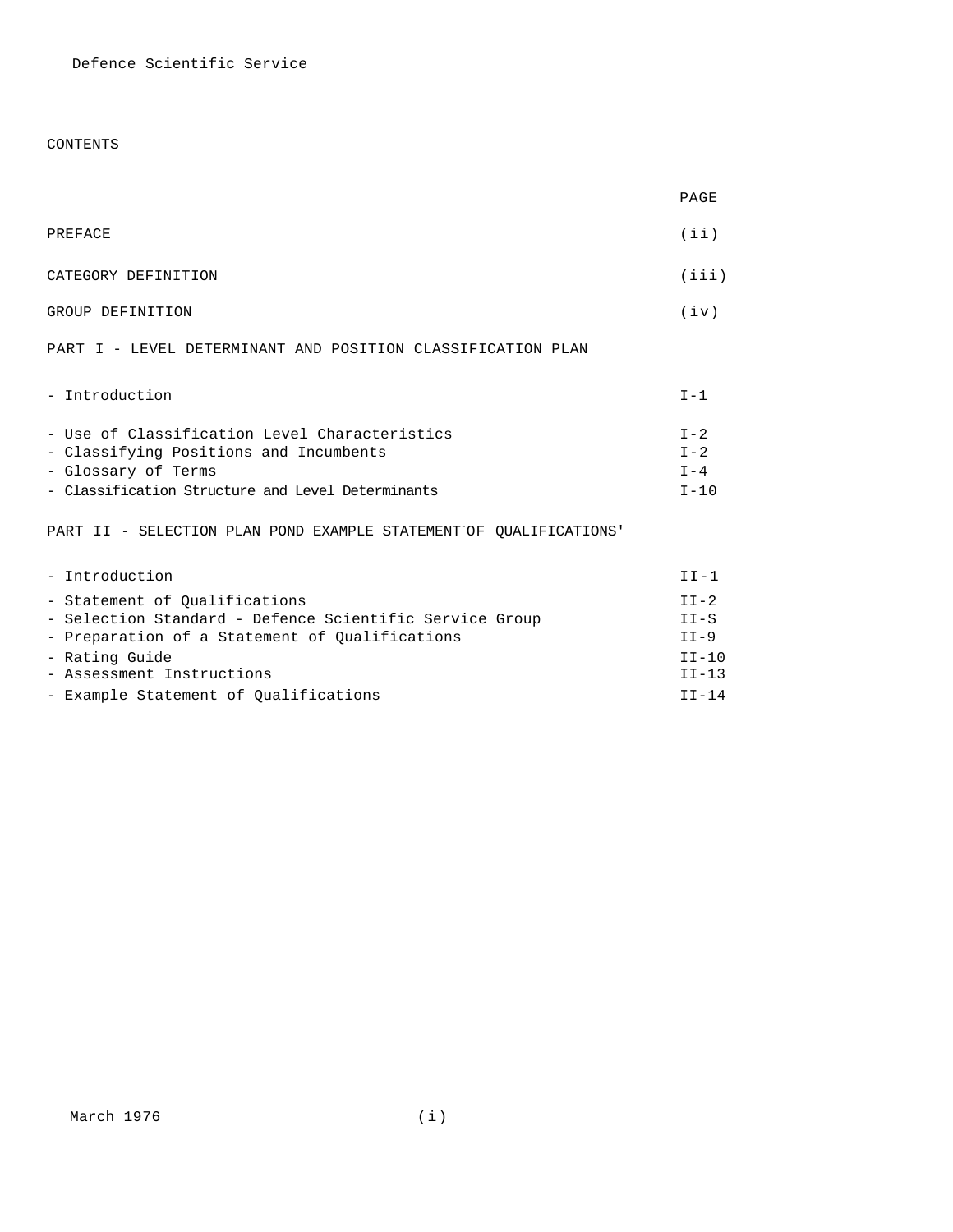# PREFACE

This standard describes the plan to be used in evaluating and classifying Defence Scientists and Defence Science positions, and in selecting personnel for appointment to the group and to positions in the group.

The classification and evaluation plan is a level description plan against which the relative level of performance and job responsibility of individual scientists may be judged and positions classified where applicable. The selection plan describes the method to be used for determining the qualifications required of candidates and assessing the extent to which they possess them.

The standard is designed for the use of classification officers, staffing officers and line managers.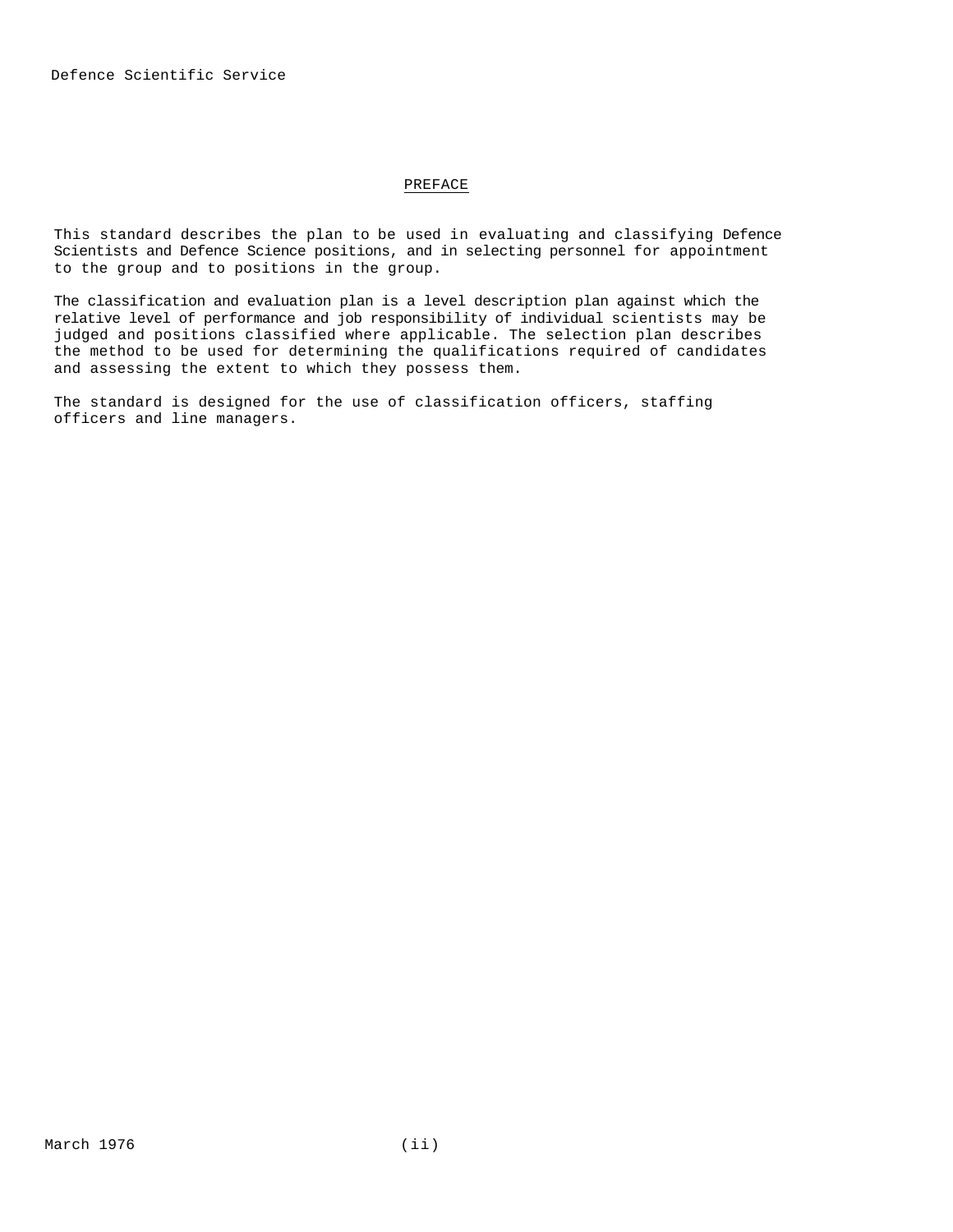# CATEGORY DEFINITION

Occupational categories were repealed by the Public Service Reform Act (PSRA), effective April 1, 1993. Therefore, the occupational category definitions have been deleted from the classification standards.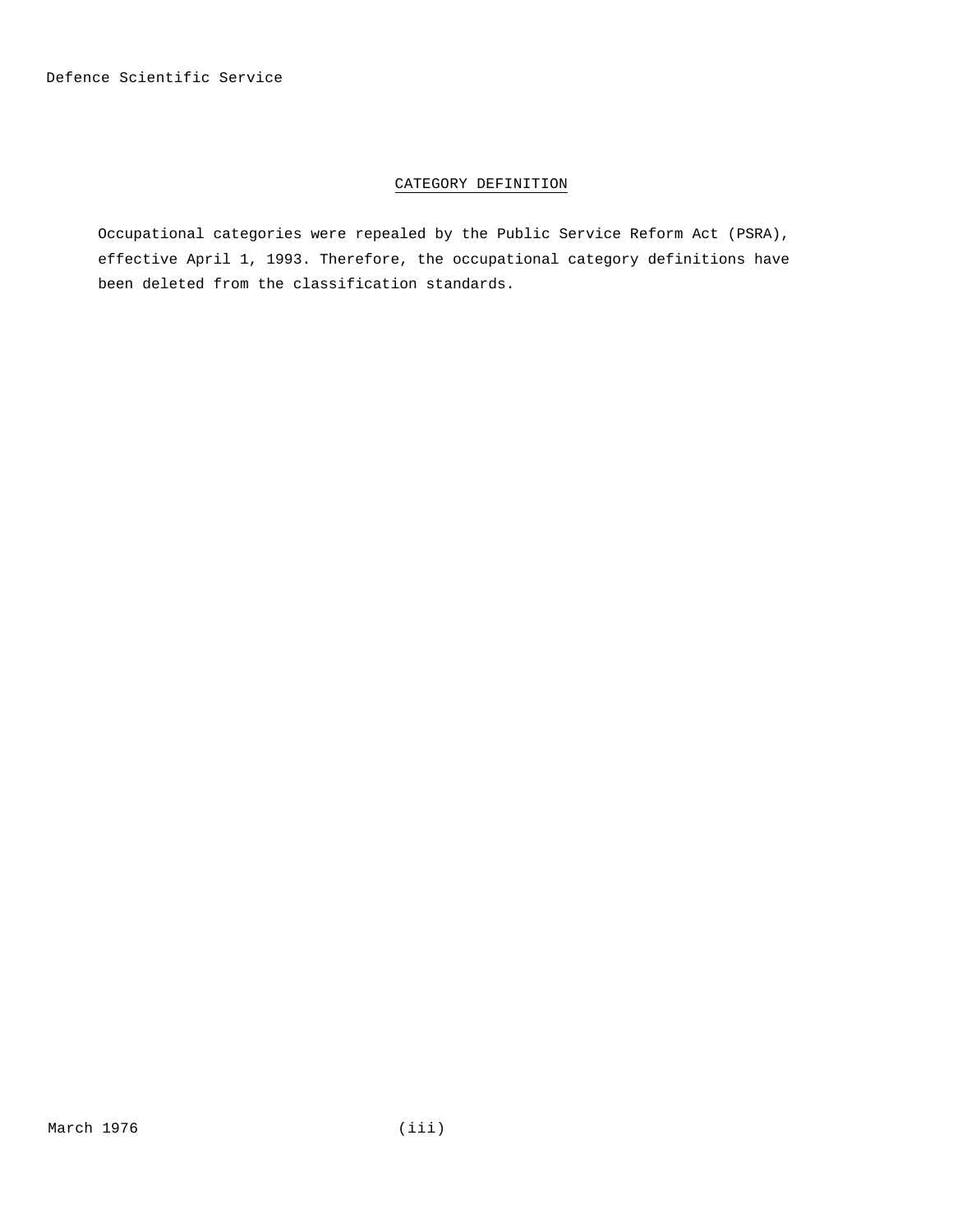# GROUP DEFINITION

For occupational group allocation, it is recommended that you use the Occupational Group Definition Maps, which provide the 1999 group definition and their corresponding inclusion and exclusion statements. The maps explicitly link the relevant parts of the overall 1999 occupational group definition to each classification standard.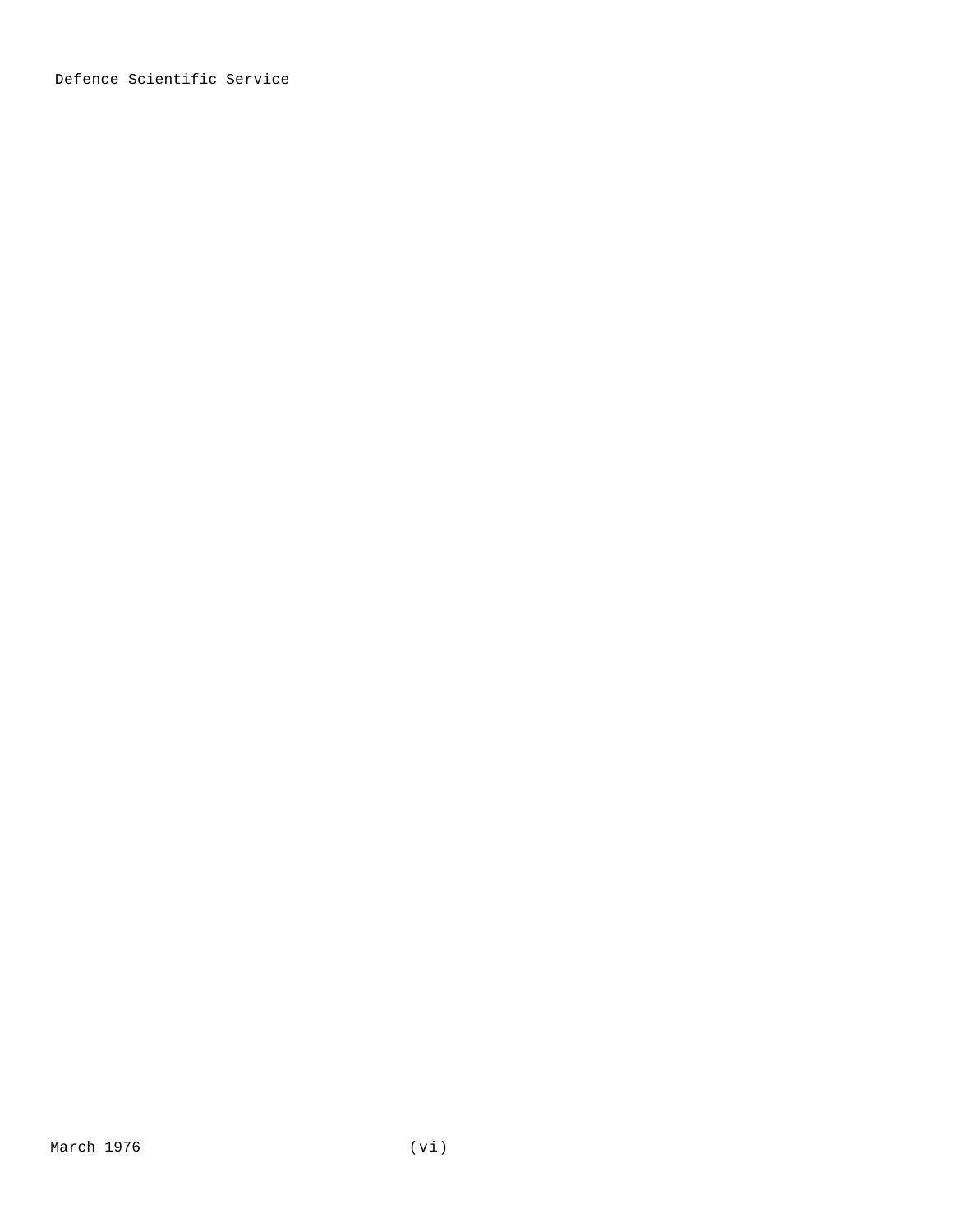PART I

LEVEL DETERMINANT AND POSITION CLASSIFICATION PLAN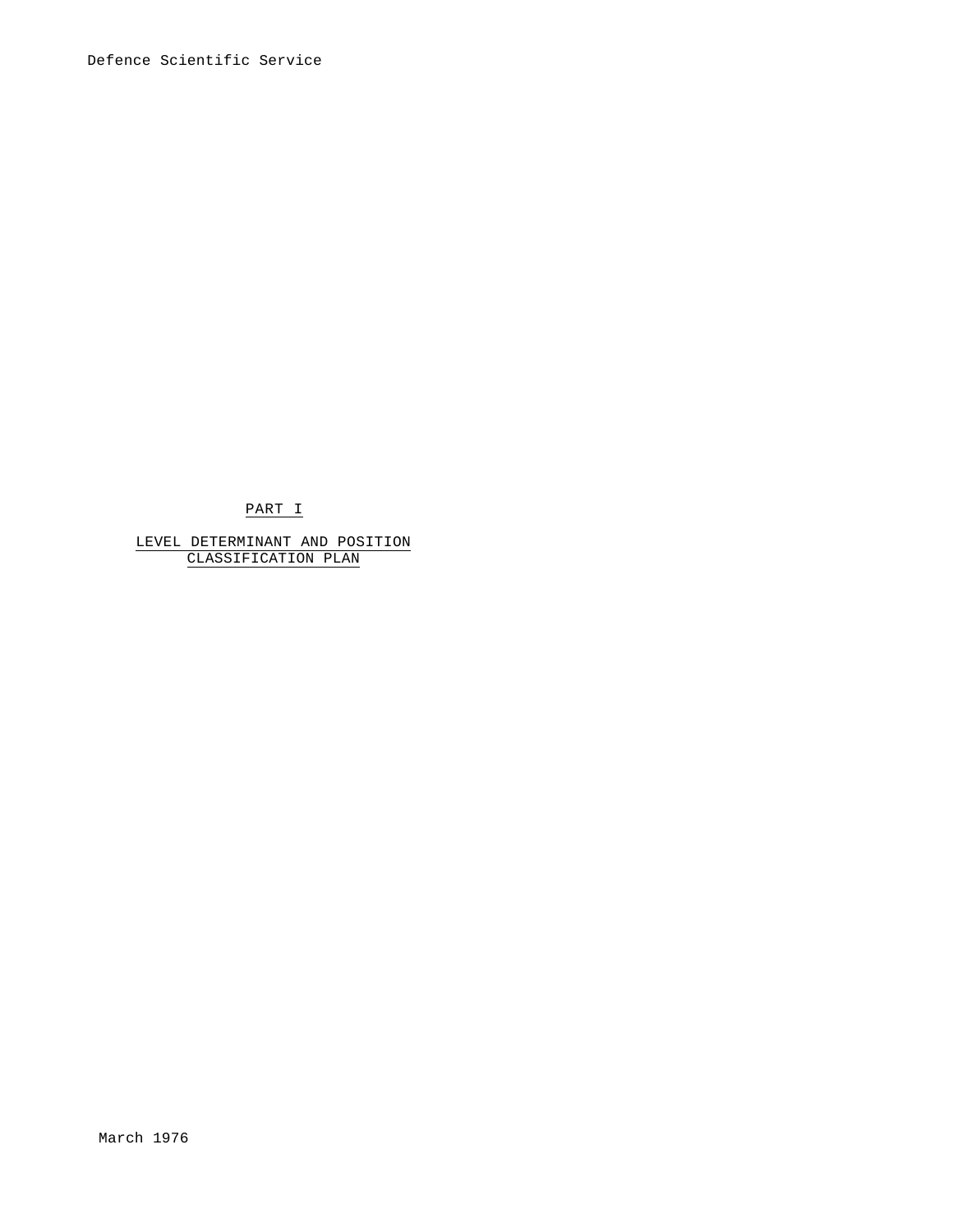# INTRODUCTION

This part of the standard consists of an introduction, a glossary of terms and level determinants for the group.

The standard is a level determinant standard which incorporates some important differences from those normally associated with position classification. It provides levels which accommodate the wide varieties of duties and responsibilities characteristic of the activities of defence scientists and the varying degrees of managerial responsibility associated with positions in the laboratories and in staff, advisory and liaison activities.

The work performed within the defence research organizations requires frequent formulation and dissolution of multidisciplinary teams of scientists and reassignment of duties in response to changing departmental priorities and objectives. To meet this requirement the scientists must be given an opportunity to acquire broad experience to function at the full level of their capacity. This standard is intended to assist in making valid judgments about the worth of scientists even though the nature of their work may change frequently and they may develop professionally at varying rates.

Within the particular Research and Development community covered by this standard, a variety of full time liaison advisory and evaluation activities are closely associated with laboratory activities and are manned on a rotational basis by research scientists with relevant knowledge, experience and capabilities. Although such duties might be identified and evaluated separately, the rotational nature of the assignment and their role in career development makes this inadvisable. In practice candidates are chosen for the ability to fill a particular need at a point in time and therefore may move to assignments without an automatic change in designation.

This standard will be applied as a person oriented system in which the assessment of the scientist's achievements and such characteristics as may be required by the responsibilities of the position will determine the position's level. Classification specialists in the department are not involved in determining the classification level for a scientist except on a consultant basis to Management Committees which have formal responsibility for this activity. As a consultant, the classification specialist is required to advise on the relationship of an assignment to one or more of the classification level characteristics.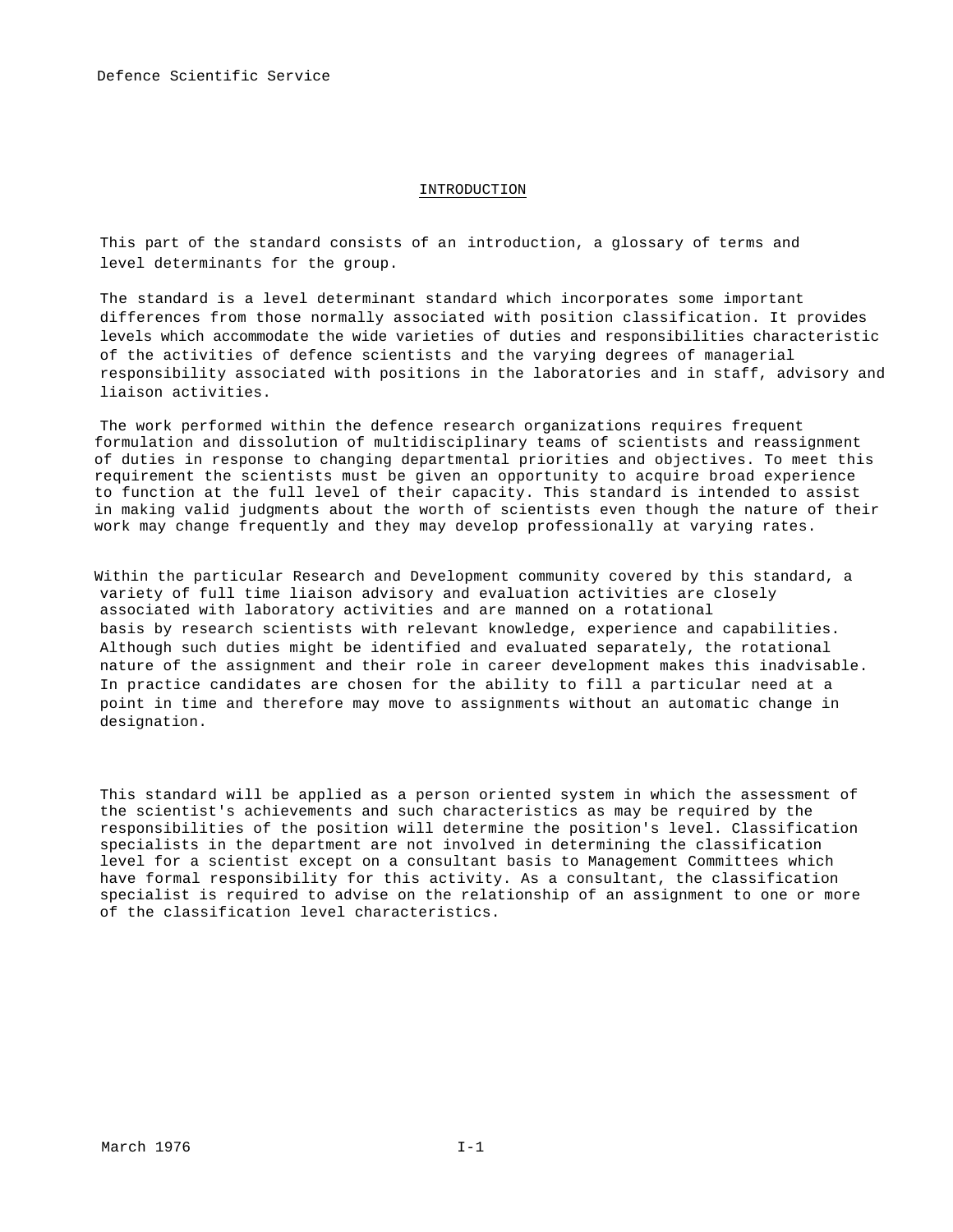#### Use of Classification Level Characteristics

As indicated in the group definition, the duties of members of this group would involve the following kinds of work: scientific research and development, scientific analysis, scientific liaison, scientific advice, scientific policy and evaluation, and scientific information services. The duties of an individual may involve these kinds of work both concurrently and consecutively. The degree of complexity and responsibility in all of these kinds of assignments tend to increase as the employee matures, i.e., as knowledge and abilities develop with experience. The assignments and expected performance described for each classification level include only those features that are useful in describing a quality distinction for successfully higher classification levels. It is not intended that each individual would necessarily contribute in respect of all of these features; nor does the order in which they are presented imply relative importance.

#### Classifying Positions and Incumbents

The correct allocation of an employee or a position to this occupational group is of fundamental importance to the management and administration of this group. The method to be employed is as follows:

- a) When an authorized man-year is to be utilized for employing a defence scientist, a statement is to be prepared by management in summary form describing the primary purpose for which the position is established. The summary description should include the following kinds of information:
	- (i) a statement of the duties and responsibilities of the job encompassing responsibility and authority for policy and program formulation, advice, direction and control; specialist responsibilities; scientific direction and control of R&D activities, projects, studies, etc., contracting, consultative or administrative assignments in relation to both in-house and contracted R&D and related defence scientific activities should be included where applicable.
	- (ii) the nature and scope of the qualifications and defence scientific expertise required;
	- (iii) the extent of scientific leadership available to the incumbent of the position;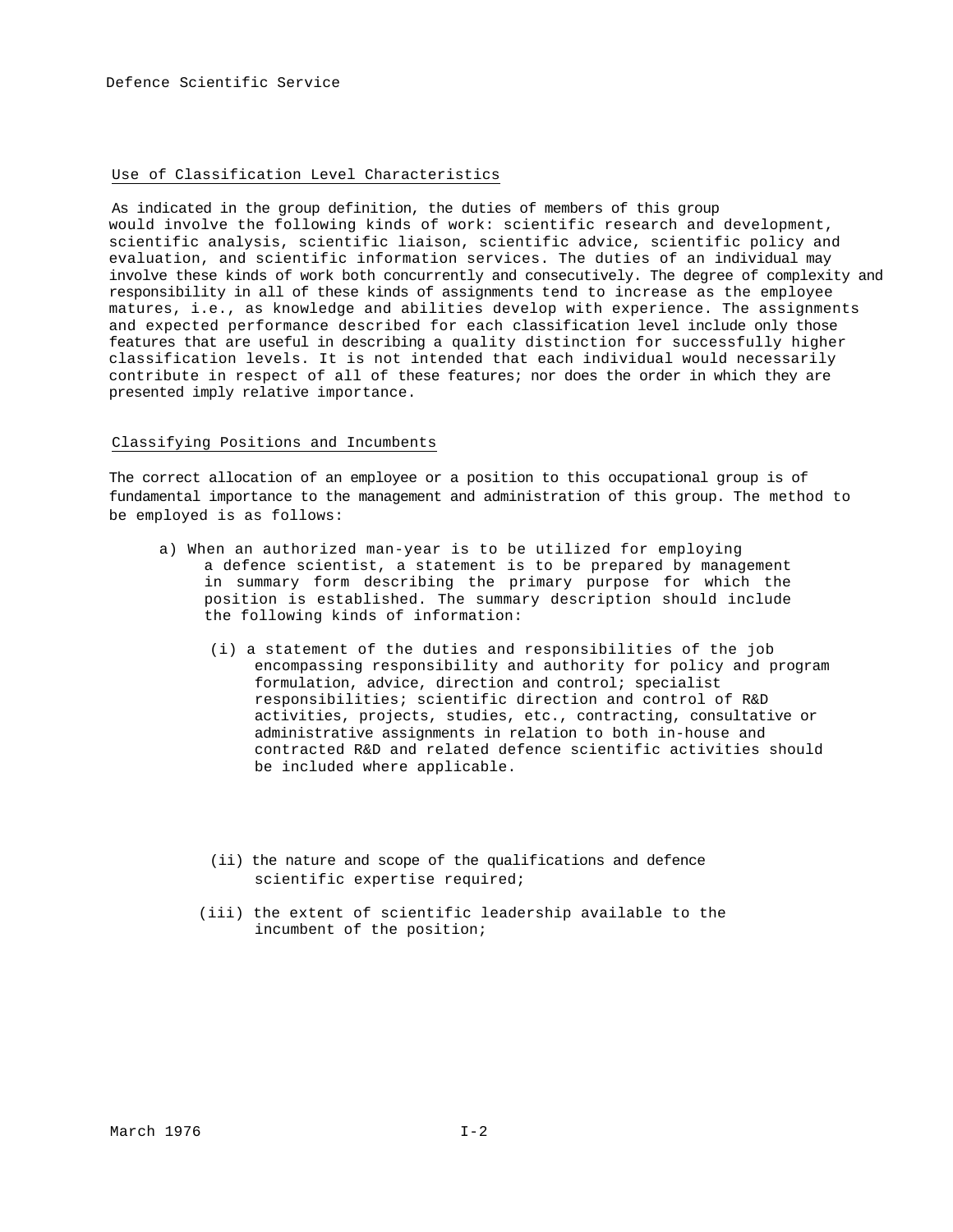- (iv) the extent of scientific leadership expected to be provided by the incumbent;
- (v) the relationship of the position to the career development and rotational assignments of members of this group.
- b) The position may be allocated to this group provided it satisfies the category and group definition but the classification level is not formally assigned at this stage.
- c) The candidate is appointed by staffing action at a designated classification level in relation to the characteristics of the work to be performed and individual qualifications of the candidate.
- d) A matching classification level is formally assigned to the position. This completes the classification action.
- e) When a position incumbent is progressed in his or her-own position to the next higher classification level, the position classification will be adjusted to correspond, to ensure coincidence between incumbent and position level.
- f) When a position classified in this group is vacated, management must reconsider the classification, level and future utilization of the authorized man-year before the position is filled.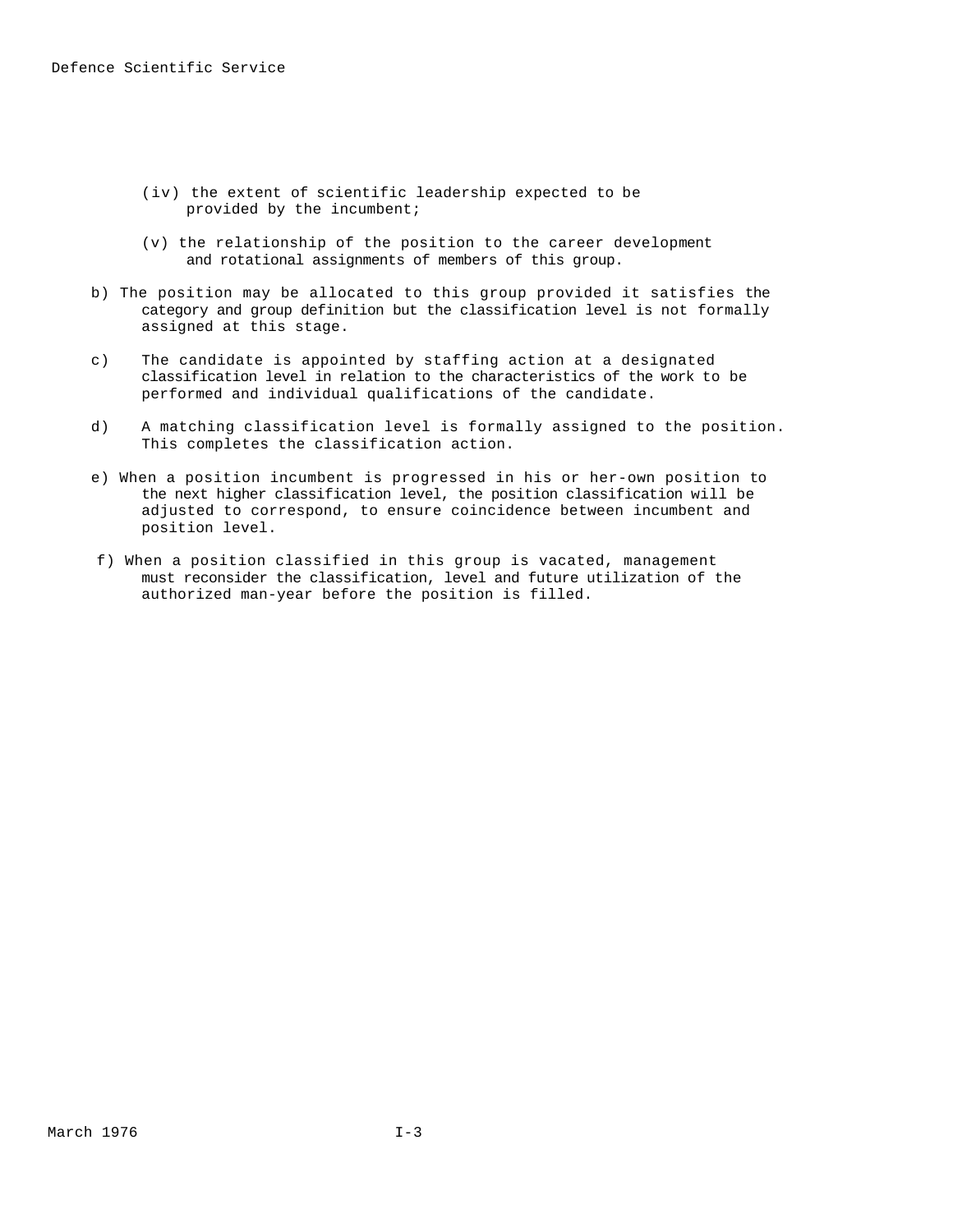#### GLOSSARY\*

THE DEFENCE **SCIENCES** (a) For this group, research and experimental development work encompasses all of the natural sciences including

> the biological sciences - studying the origin, development, structure, function and interaction of biological materials;

the medical sciences - involving the identification, treatment and cure of diseases and disabilities;

the physical sciences - the study of the material universe and its phenomena;

the mathematical sciences - employing logical reasoning in the theoretical design of methods and systems used to generate data and in the interpretation of data;

the engineering sciences - generating and applying integrated scientific and engineering knowledge in the development of prototypes, systems or processes scaledup to operational effectiveness.

Investigations in many subject-matter areas interrelate combinations of these sciences, and possibly some other specialties as well, to varying degrees. Furthermore, the interactions between men and machines, military forces and operational systems and men and their environments (physical and human) are critically important to military activities and therefore defence science and technology encompasses some areas of the human sciences, e.g., investigations, studies, and research and development in those aspects of psychology, sociology, human performance, operational research, political science, economics, etc., that are relevant to defence and military problems.

RESEARCH (b) For this Group, no distinction is made between "basic" or "applied" research in the natural sciences. All aspects of creative work are included, the primary purposes of which may range the complete spectrum, i.e., from -

\* Terms in this Glossary that are not used in the standard are provided for the sake of consistency in preparation of summary job descriptions.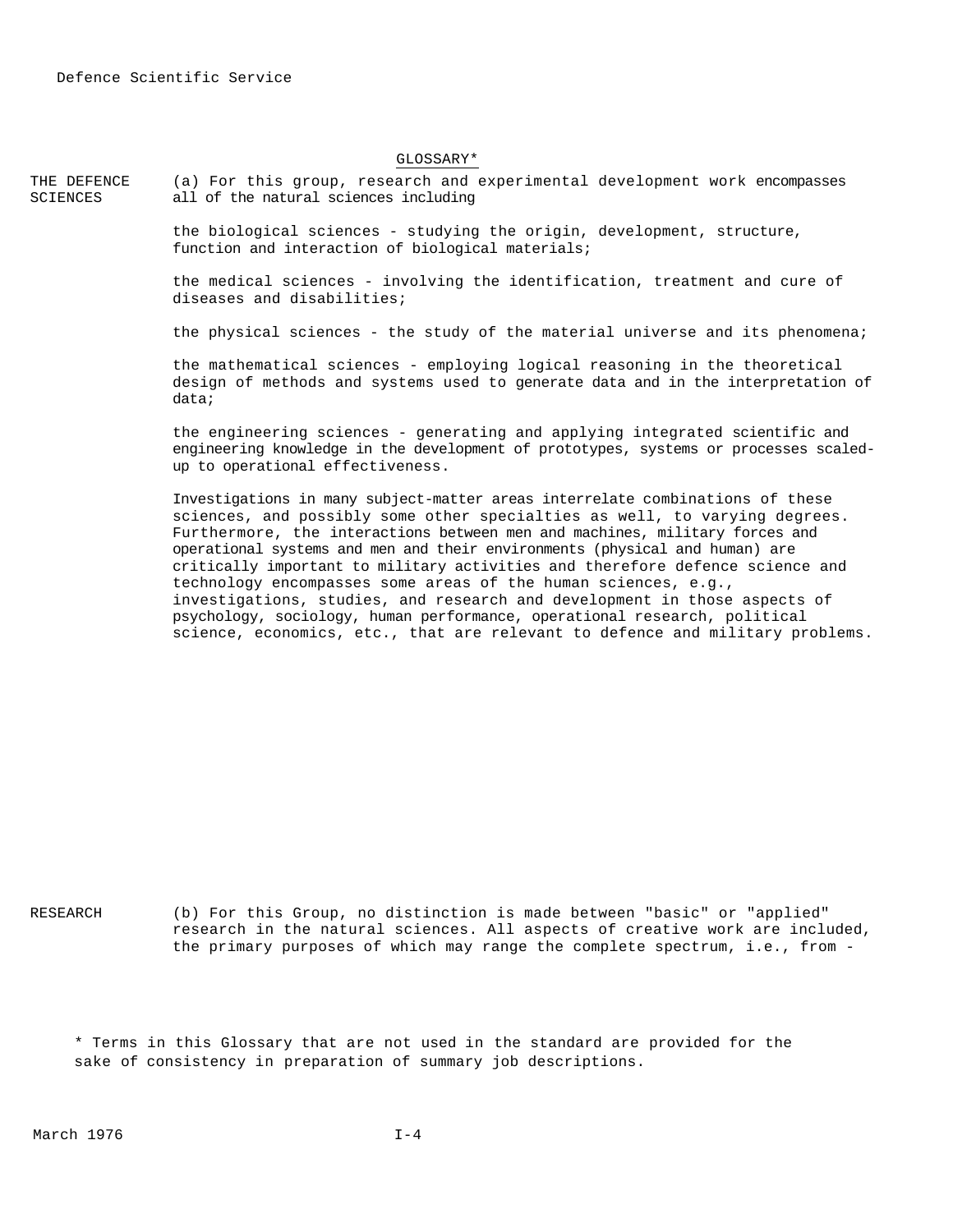| (Exploratory)          | contributing to the accumulated, objective and systematic knowledge<br>of the inherent properties and interactions of matter, space, energy,<br>natural phenomena or bio-systems; |
|------------------------|-----------------------------------------------------------------------------------------------------------------------------------------------------------------------------------|
| (Mission-<br>Oriented) | utilizing scientific processes, phenomena or methods to acquire new<br>knowledge, and applying such knowledge to achieve pre-determined<br>practical or operational objectives.   |

- R&D (c) Research and experimental- development (R&D) is creative work systematically undertaken to add to the existing body of scientific and technological knowledge and to use such knowledge in new applications. The central characteristic of R&D is an appreciable element of novelty - new knowledge (new information integrated into existing hypotheses; new hypotheses derived from new facts; the re-evaluation of known data) or new products or processes are sought.
- 
- MAKE (d) Mission-oriented R&D that is supplied using the employees and facilities of the federal government departments.
- BUY (e) Mission-oriented R&D that is purchased by the federal government from external sources, i.e., industry, business enterprises or individuals.
- MAKE OR BUY ANALYSIS (f) A detailed comparison of the advantages/disadvantages of the Make option with the advantages/disadvantages of the Buy option.
- AUTHORITY (g) Authority refers to the extent of the powers delegated to the incumbent of a position to enable him to discharge his responsibilities effectively. Delegated authority carries with it commensurate accountability.
- SCIENTIFIC AUTHOR TTY FOR CONTRACTED R&D (h) In the process of contracting R&D, the scientist in the operating department who has primary responsibility for all scientific and technological matters and for bringing the contracted R&D project to completion, is the Scientific Authority. The following are specific responsibilities of-the Scientific Authority: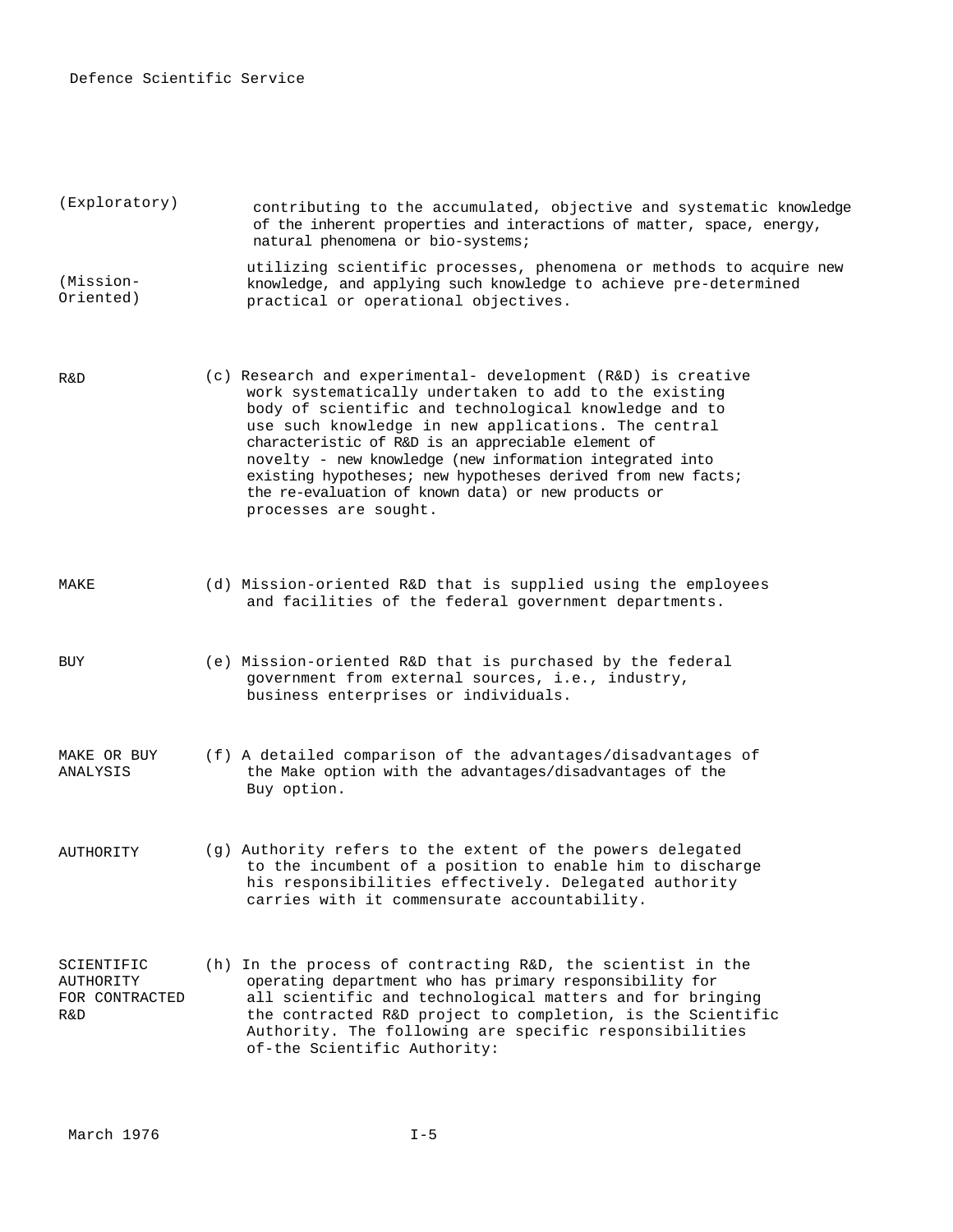- determining the scientific objective, scope of work, specifications, methods and project description;
- evaluating and advising on Make or Buy Analysis, costing, publicity aspects, capability of external R&D sources and proposals for R&D project tenders from external sources;
- monitoring, co-ordinating and controlling the scientific and technological content of contracted project, and approving changes in the scope of the work as required, during its progress;
- interpreting results obtained where the contractor is not capable of doing so;
- evaluating the scientific results and the overall conduct of the contract in relation to objectives, specifications and other prescribed requirements; and
- recommending acceptance or qualified acceptance of the product and payment for work done ranging from partial to complete product of the contract.

| POLICY |  |  |  |  |  |  | (i) Policy refers to a declaration of aims and intent established by    |  |  |
|--------|--|--|--|--|--|--|-------------------------------------------------------------------------|--|--|
|        |  |  |  |  |  |  | legislation or ministerial authority to guide future courses of action. |  |  |

- PROGRAM (j) A program is a major departmental function designed to achieve general objectives that have been authorized by Parliament. It is also the level at which Parliament will vote funds. A program incorporates the general plans designed to achieve the objectives determined by the department to meet the aims and intent of policy.
- ACTIVITY (k) An activity is a major segment of a program.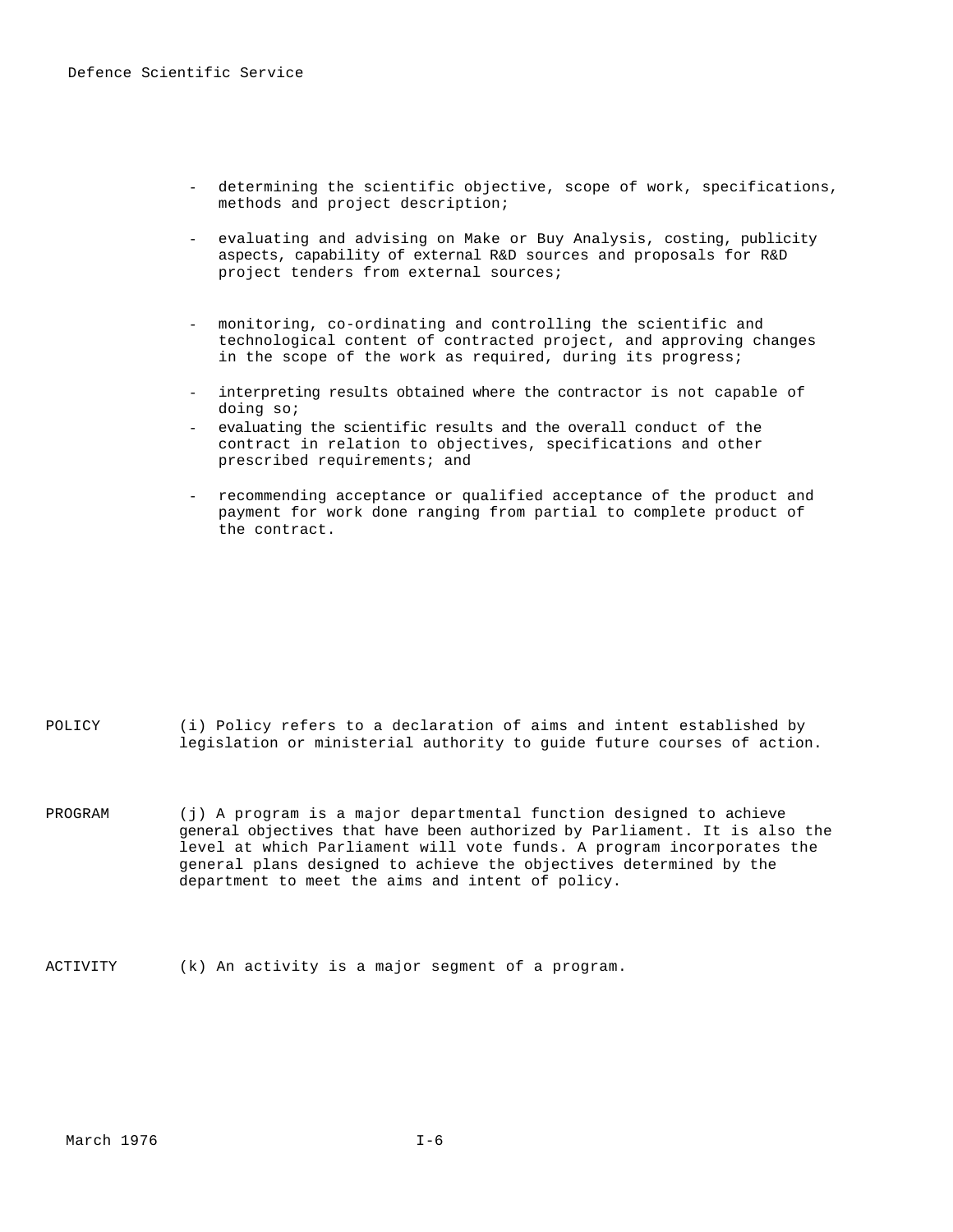PROJECT/STUDY (l) These are segments of a program or activity for which specific objectives have been defined; which are circumscribed by distinct budgetary controls, time limits and resources committed; and which are subject to periodic progress reviews. A project or study can be the work of one scientist or a team of scientists under the leadership of an experienced scientist.

PROJECT LEADER (m) A project leader plans and organizes work; and co-ordinates the work activities of other employees, the use of facilities and the selection and application of methods required to achieve results that are consistent with project objectives. A project leader is responsible for quality and quantity of work output but has limited authority for the administration of other employees.

MANAGER (n) A manager controls an organization, and is accountable for achieving the objectives set for the organization and for administering the financial, personnel and material resources committed. The manager plans, organizes and allocates these resources; advises and consults with superiors as to the policies, priorities and objectives; negotiates contracts for the provision of supplies or services; and evaluates the output of the organization, and of individuals in the organization, for effectiveness of contribution toward achievement of objectives. The manager is also the intermediary for all influences affecting the organization from the outside. One or more project leaders normally report to a manager.

MANAGERIAL CONTROL (o) The superior-subordinate relationship in an organization: The following terms describe the spectrum of control received ranging from the least to the greatest degree of individual freedom. Under Supervision describes the control received by an academically qualified but inexperienced employee during the initial learning stages; an overview that involves appropriate assessments of the work while in progress. The employee's assignments, objectives, work plan and tasks are prescribed by the supervisor but the employee is responsible for proficient and timely execution of his/her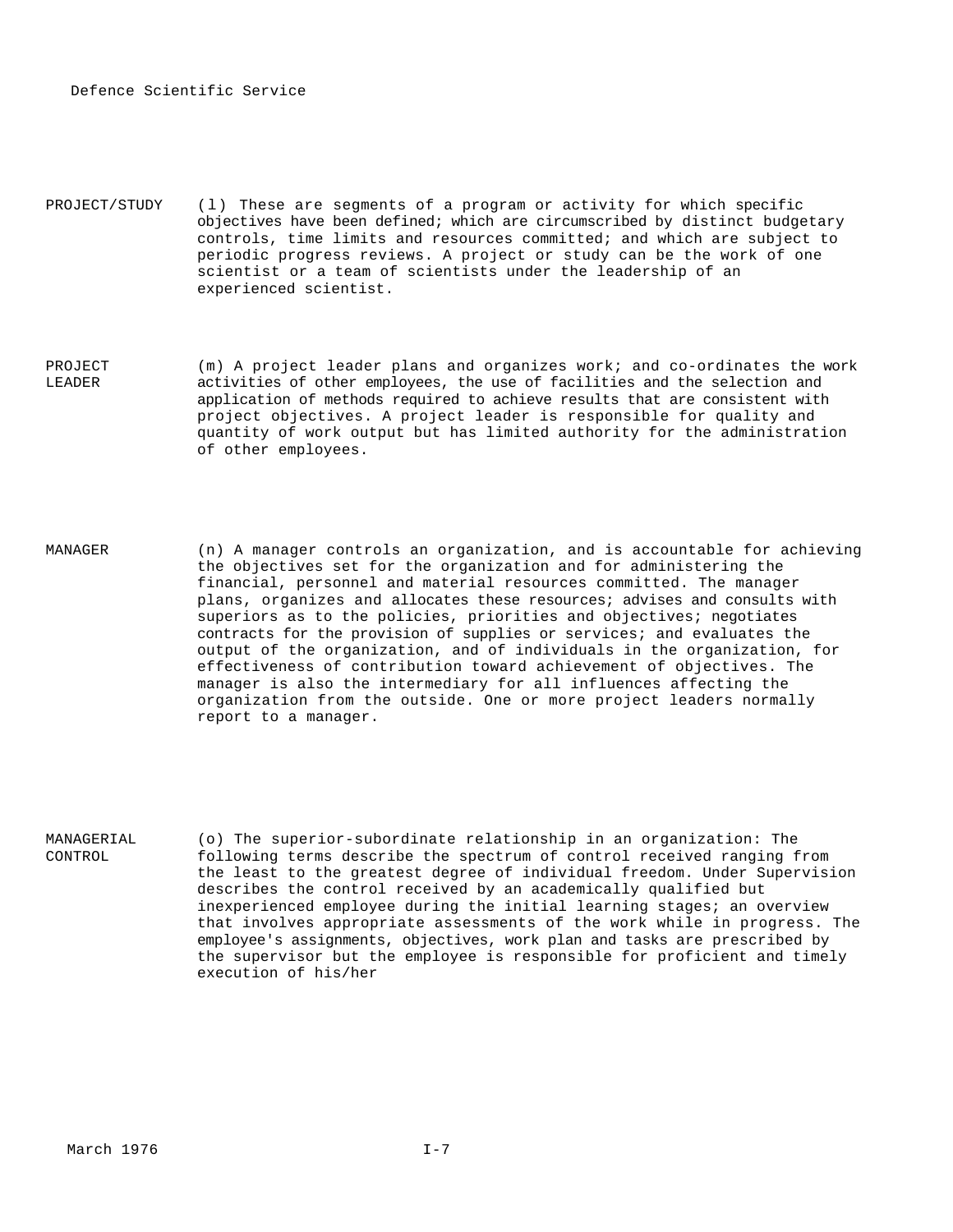assignments. The work results will be reviewed at intervals during execution and on completion in terms of quality, quantity, timeliness and conformity with the supervisor's guidance and advice.

Under General Supervision describes the control received by an employee during the learning process; an overview that does not intimately bear upon the details of the work. The employee is responsible for accomplishing prescribed objectives within prescribed timeframes, with freedom from overview by superiors while work is in process except at his own request. The employee is expected to solve most problems of detail but to refer any unusual problems to the superior. The work results are reviewed by superiors at critical stages and on completion for scientific validity, and for compliance with such general instructions as are inherent in the work plans for the project(s) and the relevant operating procedures of the organization.

Under Direction describes control received by an employee who is responsible for achieving agreed-upon objectives within agreed-upon timeframes. Organizing the work and determining the methods of producing the desired results are the employee's responsibility. He is expected to overcome all scientific and technical problems and to solve other problems through selection and application of guidelines and relevant operating procedures of the organization. On general problems of wider scope he is expected to consult with colleagues and to seek advice and decisions from superiors. Although making no decisions that directly affect a departmental program, there may be a requirement to make recommendations that affect program planning as it relates to the organization of area of work. Project leaders and managers below the senior officer level normally work under direction.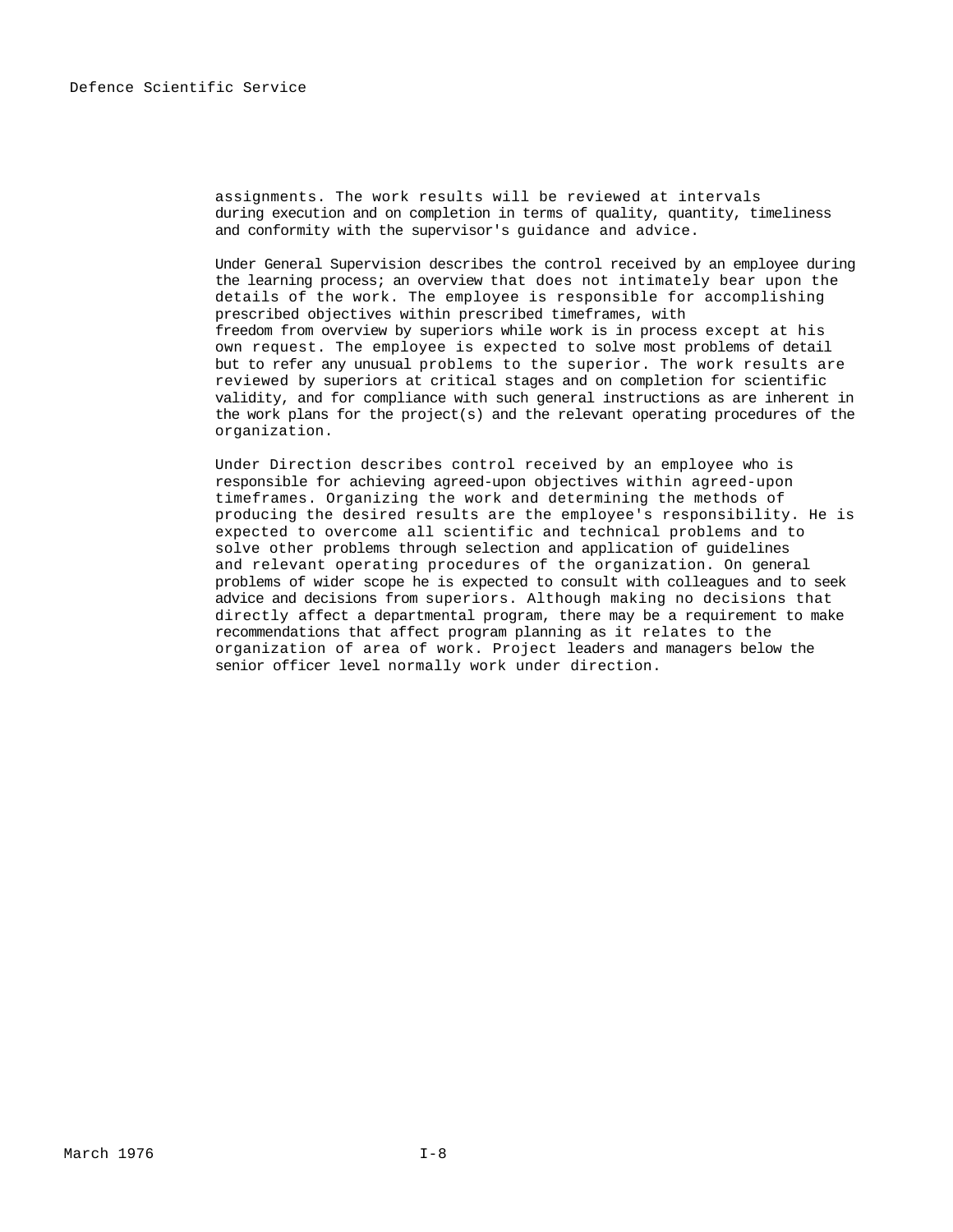Under General Direction describes a kind of broad control received that takes the form of consultation and discussion with other senior officers on general management matters. The employee is responsible for decisions normally involving allocation and expenditure of substantial sums of money and for the effective planning and conduct of the overall program. Contributions to policy formulation and depart mental program strategies are normally expected.

| <b>SURVEY</b> | (p) The systematic accumulation of scientific observations,<br>specimens or samples by known or standardized methods<br>of observations, analysis or sampling.                                                                                                                                                                                                                                   |
|---------------|--------------------------------------------------------------------------------------------------------------------------------------------------------------------------------------------------------------------------------------------------------------------------------------------------------------------------------------------------------------------------------------------------|
| TEST          | $(q)$ The evaluation, comparison or screening of a series of<br>materials, products, processes, methods of phenomena using<br>known defining characteristics and known or standardized<br>techniques.                                                                                                                                                                                            |
| SPECIALIST    | $(r)$ A specialist is an experienced individual who, regardless<br>of his managerial abilities, is recognized by his superiors<br>and peers as an authority in a scientific field or<br>subject-matter area.                                                                                                                                                                                     |
| CONSULTATIONS | (s) Responsiveness by a specialist to the needs of the program<br>in a consultative capacity, often external to the<br>employing organization. The expertise of the specialist<br>is applied to provide interpretations and advice ranging<br>from the scientific aspects of government policy issues<br>to specific scientific problems. Routine monitoring<br>or surveillance is not included. |

TECHNOLOGY TRANSFER (t) A terminal phase of a R&D project to assure effective operational, industrial or commercial application, and understanding by clients, of the products and processes that have been derived from the proven in principle through R&D efforts.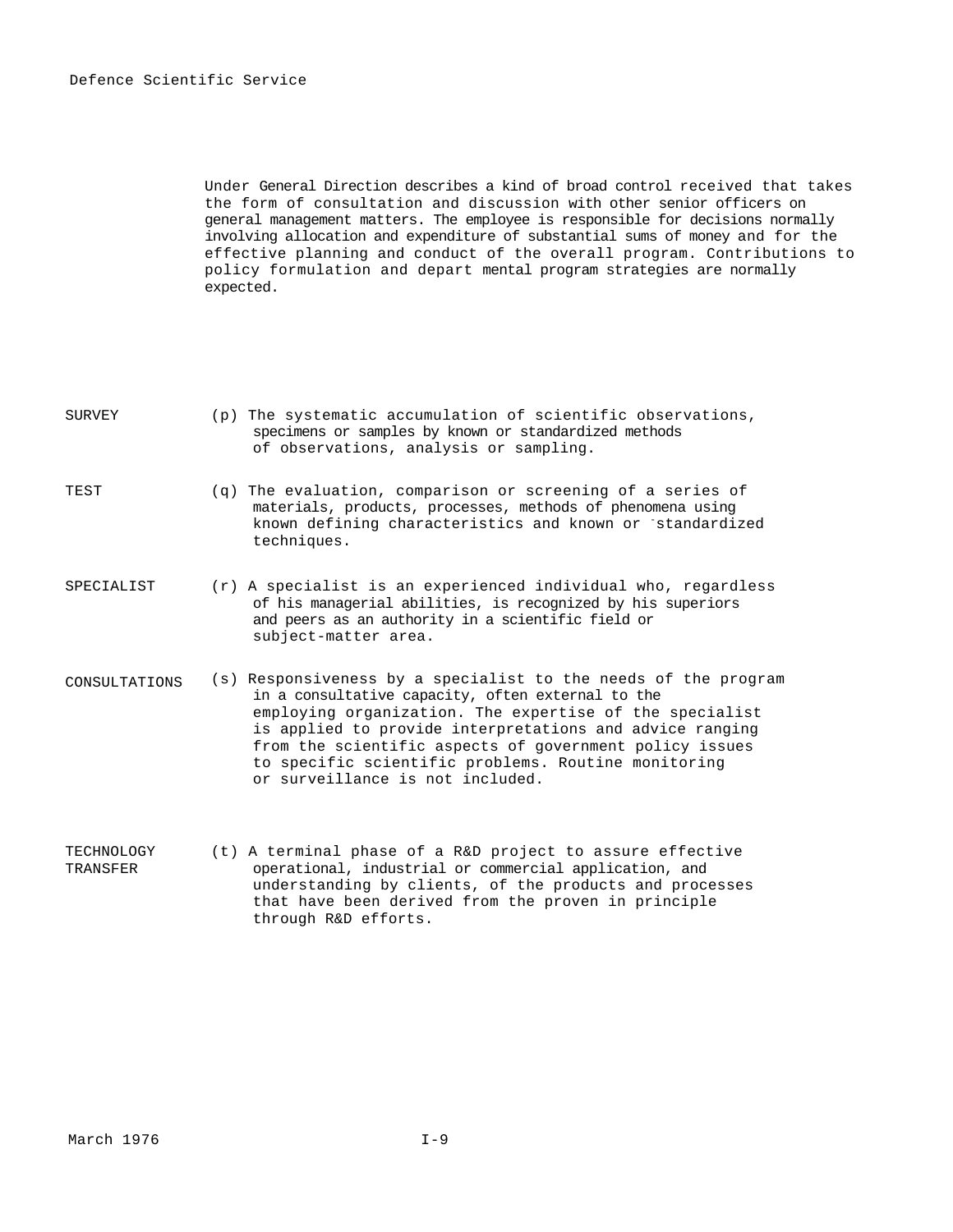# CLASSIFICATION STRUCTURE AND

# LEVEL DETERMINANTS

 $DS-1$  $DS-2$  $DS-3$  $DS-4$  $DS-5$ DS-6 DS-7  $DS-8$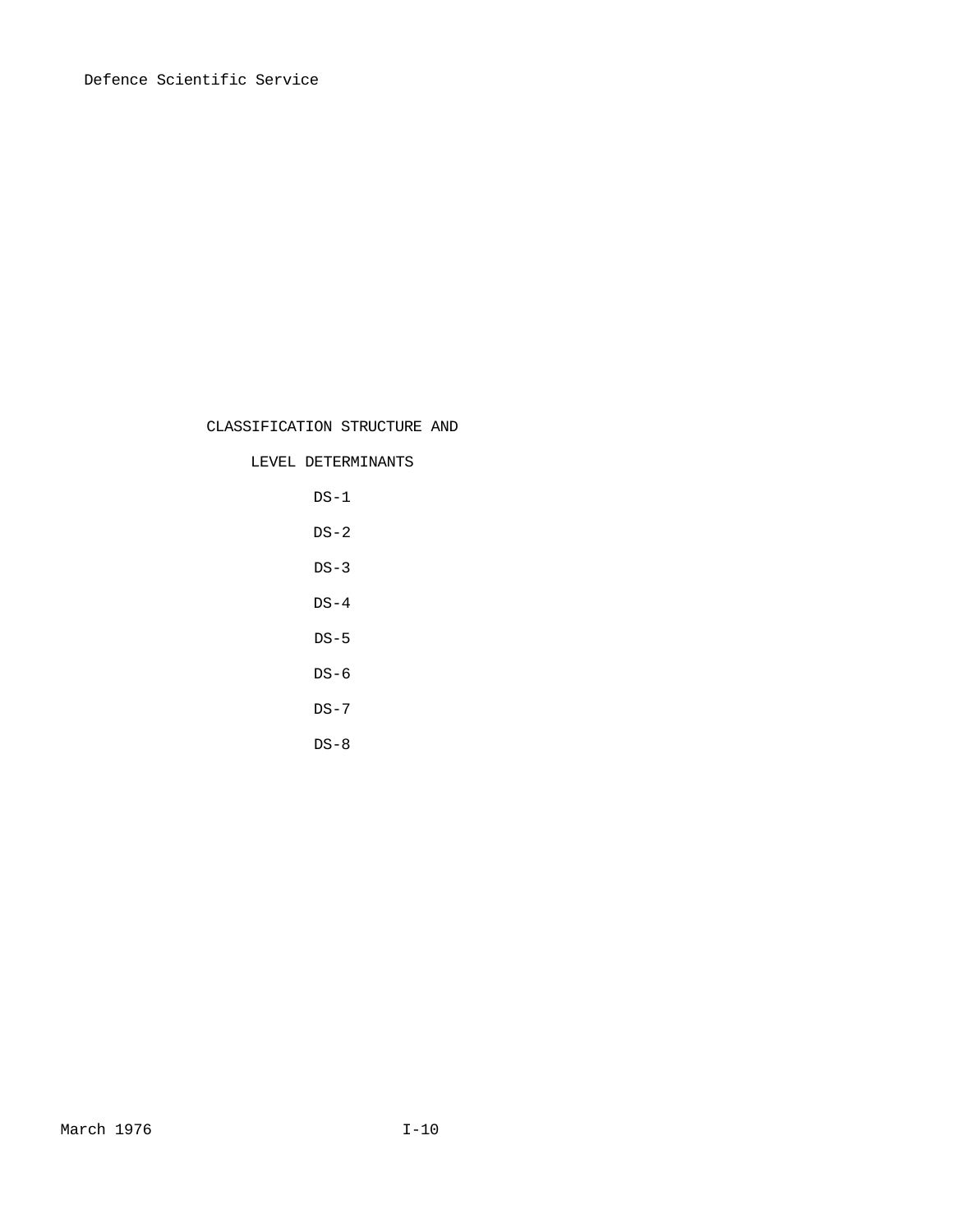## DEFENCE SCIENTIST LEVEL 1

#### General Characteristics

This is the recruiting and learning level for members of the group who possess a bachelor's degree or a bachelor's degree and limited experience. The work is done under supervision either as a member of R&D teams or as an assistant to more senior members of the group. The level is also used for term appointments of university graduate students who demonstrate an interest in continuing employment within the group on completion of their graduate studies.

# Characteristic Duties and Responsibilities

Participates in research and development projects and studies, feasibility studies, field trials, tests and experiments; in operational research and scientific analysis projects and studies; in scientific and technological evaluation of foreign military activities, capabilities and equipment; in the identification, location, and selective acquisition of scientific and technological information from classified and propriety sources.

Responsibilities are restricted in scope, complexity and requirement for independent interpretation. Supervisory responsibilities are limited to guidance and supervision of technical or support staff.

#### Other Level Determinants

Demonstrated competence in comparison with established standards of competence for scientists of similar academic background and experience, and evidence of promise of professional development.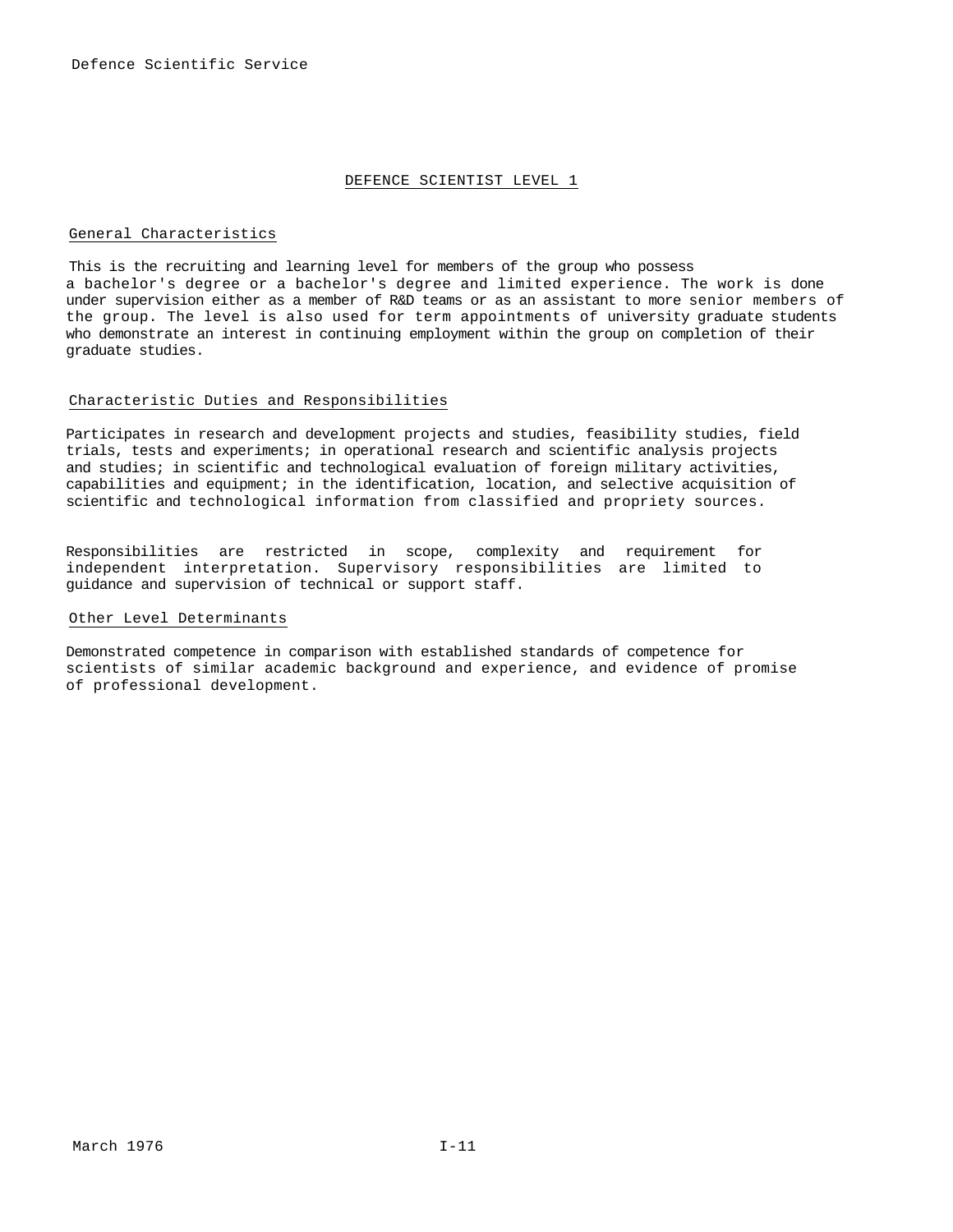### General Characteristics

This is the recruiting and developmental level for those with a master's degree or for members of the group with a bachelor's degree and research experience relevant to defence science. The work is done under general supervision either as a member of R&D teams, or as an assistant to more senior members of the group.

### Characteristic Duties and Responsibilities

Participates in research and development projects and studies, feasibility studies, field trials, tests and experiments; in operational research and scientific analysis projects and studies; in scientific and technological evaluation of foreign military activities, capabilities and equipment; in the identification, location and selective acquisition of scientific and technological information from classified and propriety sources.

Responsibilities are restricted either in scope, complexity or requirement for independent interpretation. Supervisory responsibilities are limited to guidance and supervision of technical or support staff.

#### Other Level Determinants

Demonstrated competence, comparison with established standards of competence for scientists with similar relevant experience, evidence of promise of professional development.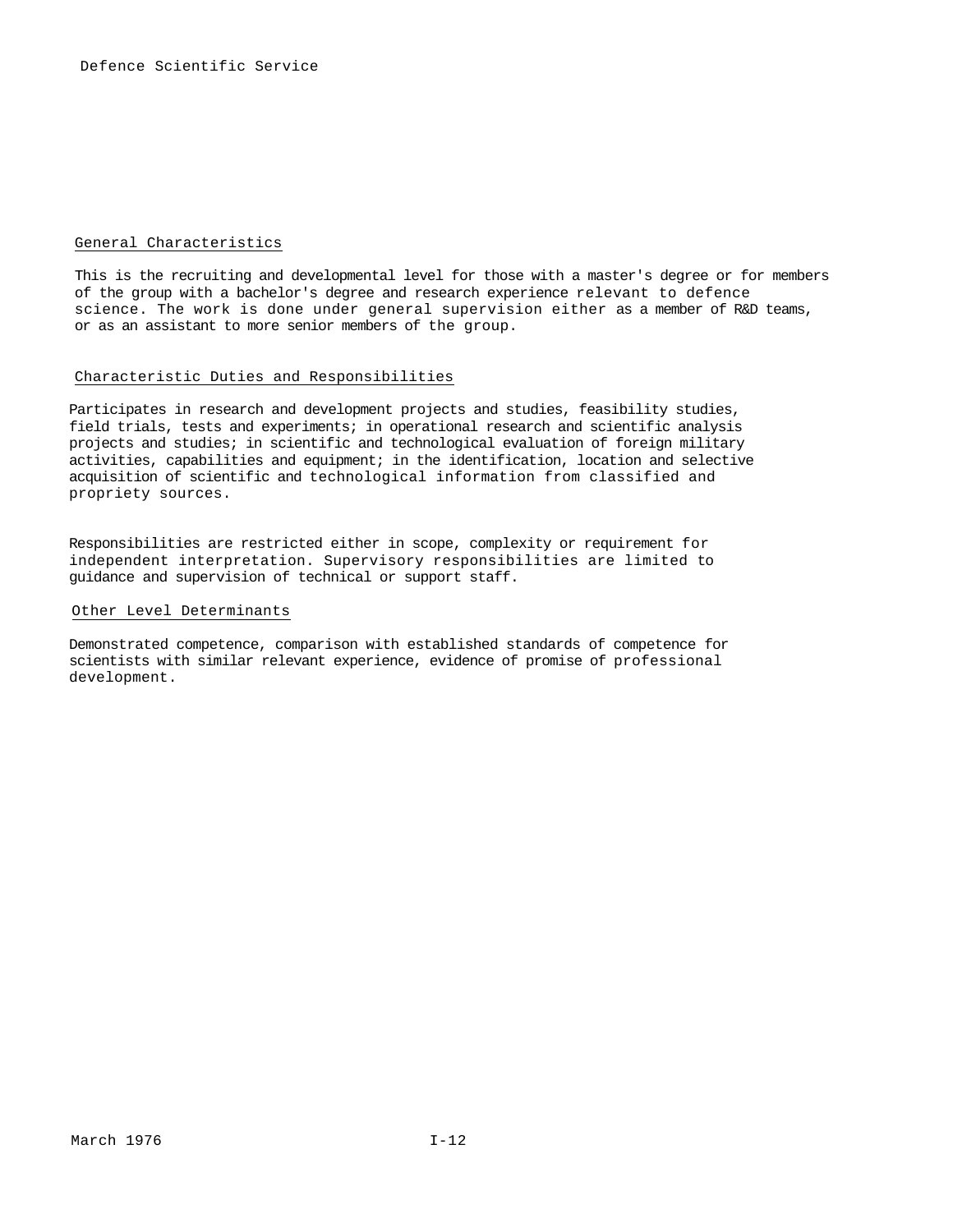#### DEFENCE SCIENTIST LEVEL 3

# General Characteristics

This is a junior working level for those with the experience and expertise needed to undertake independent work in defence science and technology. It is the entrance level for those with a doctorate degree and developmental level for those with a bachelor's or master's degree and experience directly related to the field of employment. Work will normally be done under general supervision and often as a member/of a team.

## Characteristic Duties and Responsibilities

Plans, organizes and conducts research, development, investigations, studies, evaluations, field trials and experiments requiring specialized knowledge in a professional discipline, of defence science and technology or of military operations and defence problem areas. Plans and conducts evaluations of foreign science and technology and work in the area of scientific information.

Responsibilities include accountability for evaluation, interpretation and reporting of results and for judgments made in the conduct of work; for providing professional advice to scientific and military colleagues involved in the work. May be responsible for coordination of technical activities with internal and external elements and for responding in timely fashion to external requests for consultation and problemsolving. May represent the department on scientific and technological issues.

Responsibilities may include general supervision of junior professionals and technical support staff.

#### Other Level Determinants

Demonstrated competence and capabilities, comparison with established standards of competence for scientists with similar relevant experience, evidence of promise of professional development.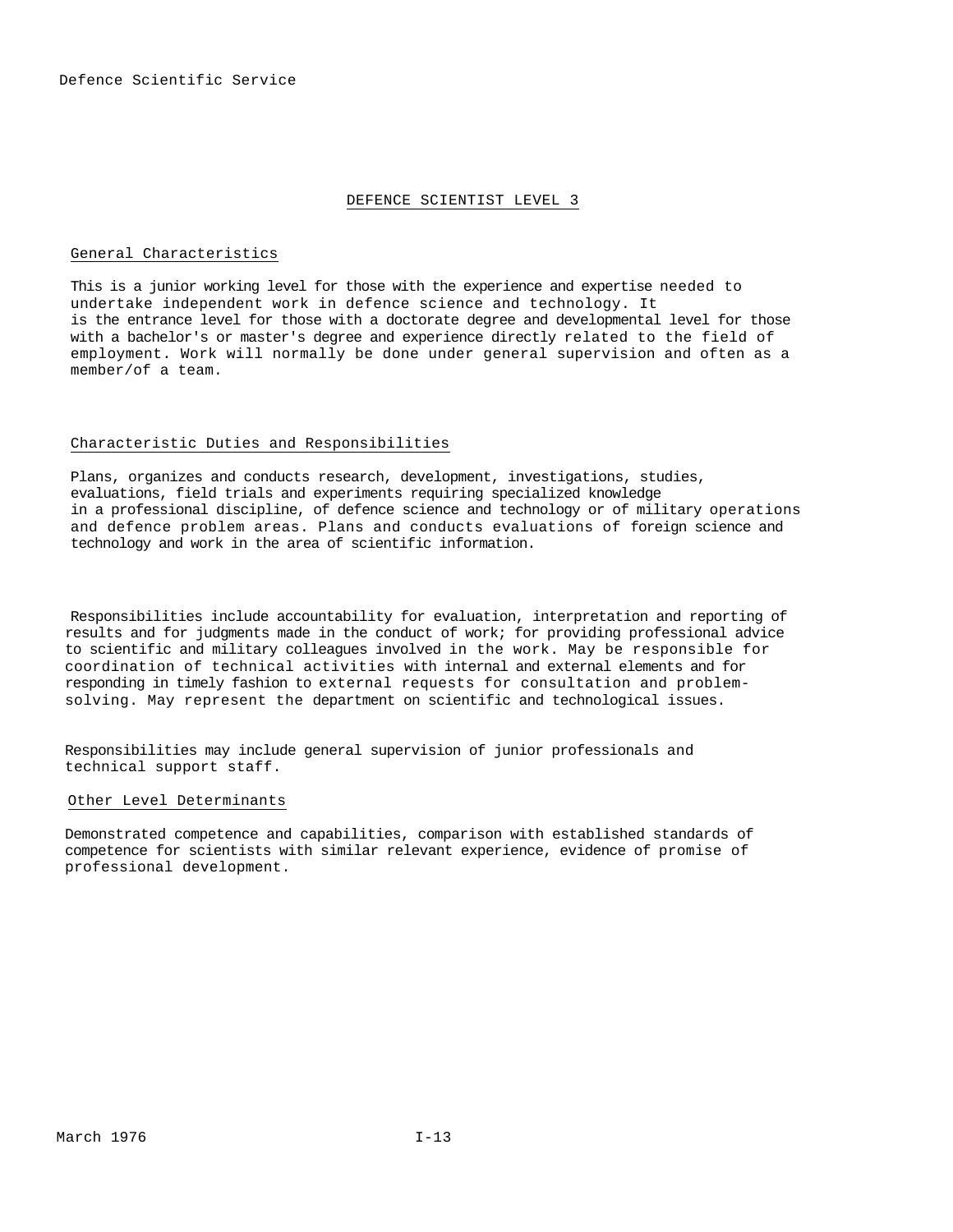## DEFENCE SCIENTIST LEVEL 4

# General Characteristics

This is the working level for experienced officers who have demonstrated the ability to accept responsibility for and conduct successfully specific projects and investigations in specialized areas of defence science and technology and who may be required to plan and coordinate the work of project teams internally and with external organizations. Work will be under general supervision or under direction depending on the individual's demonstrated ability.

#### Characteristic Duties and Responsibilities

In scientific research and development and scientific analysis plans, organizes and conducts investigative activities requiring current specialized knowledge of defence science and technology; accepts responsibility and accountability for the evaluation, interpretation and reporting-of results; formulates solutions for and provides advice on operational and equipment problems of the Canadian Forces; supervises technical and junior professional staff. In scientific liaison, maintains contacts and exchanges information with colleagues in defence organizations in other countries, represents the department as technical expert in limited fields or as a junior member of an official liaison element in other countries. Duties in scientific advice, scientific planning and evaluation are normally limited in scope and outputs are intended for use within the department.

### Other Level Determinants

Demonstrated competence and capabilities, depth and scope of work being done and of achievements, estimated potential for further advancement and comparison with group members with similar relevant experience.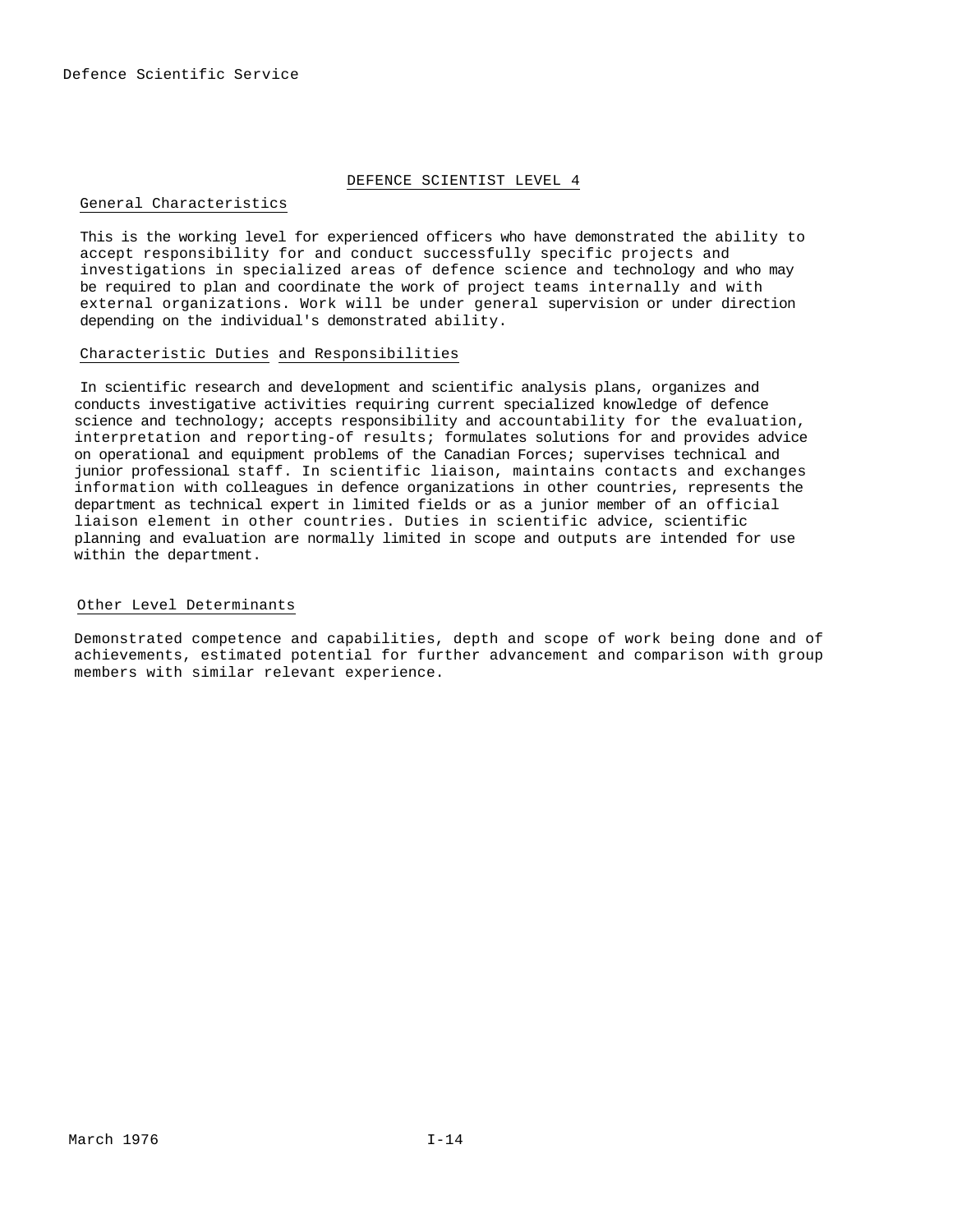#### DEFENCE SCIENTIST LEVEL 5

#### General Characteristics

This is the senior working level for mature experienced officers who have established a recognized reputation and professional competency and leadership in a complex area of science and defence technology. They must have consistently demonstrated the ability to work under direction, to generate original and novel solutions to problems, and to meet scientific and technological objectives that are defined in broad terms, subject only to policy, budgetary or other general managerial or military limitations.

#### Characteristic Duties and Responsibilities

In scientific research and development and scientific analysis plans, organizes, conducts and controls projects, studies, etc., that demand leadership and direction of work of considerable scientific and technological scope and often involve several different aspects of the R&D spectrum. Work may require supervision of personnel and direction of multi-disciplinary matrix-management type projects.

In scientific liaison maintains contacts with national and international science communities and represents national and organizational scientific and technological interests at national and international meetings. In scientific advice provides comprehensive scientific and technical evaluations and advice and in scientific planning and evaluation formulates and develops proposals on scientific and technological policies and research and development programs and provides comprehensive assessments and evaluation of existing R&D programs and activities. Duties in relation to the evaluation of foreign science and military technology and in scientific information activities are comprehensive and varied.

# Other Level Determinants

Demonstrated competence and capabilities, depth and scope of work being done and of achievements, evidence of continued professional growth and development, estimated potential for further advancement and comparison with group members with similar relevant experience.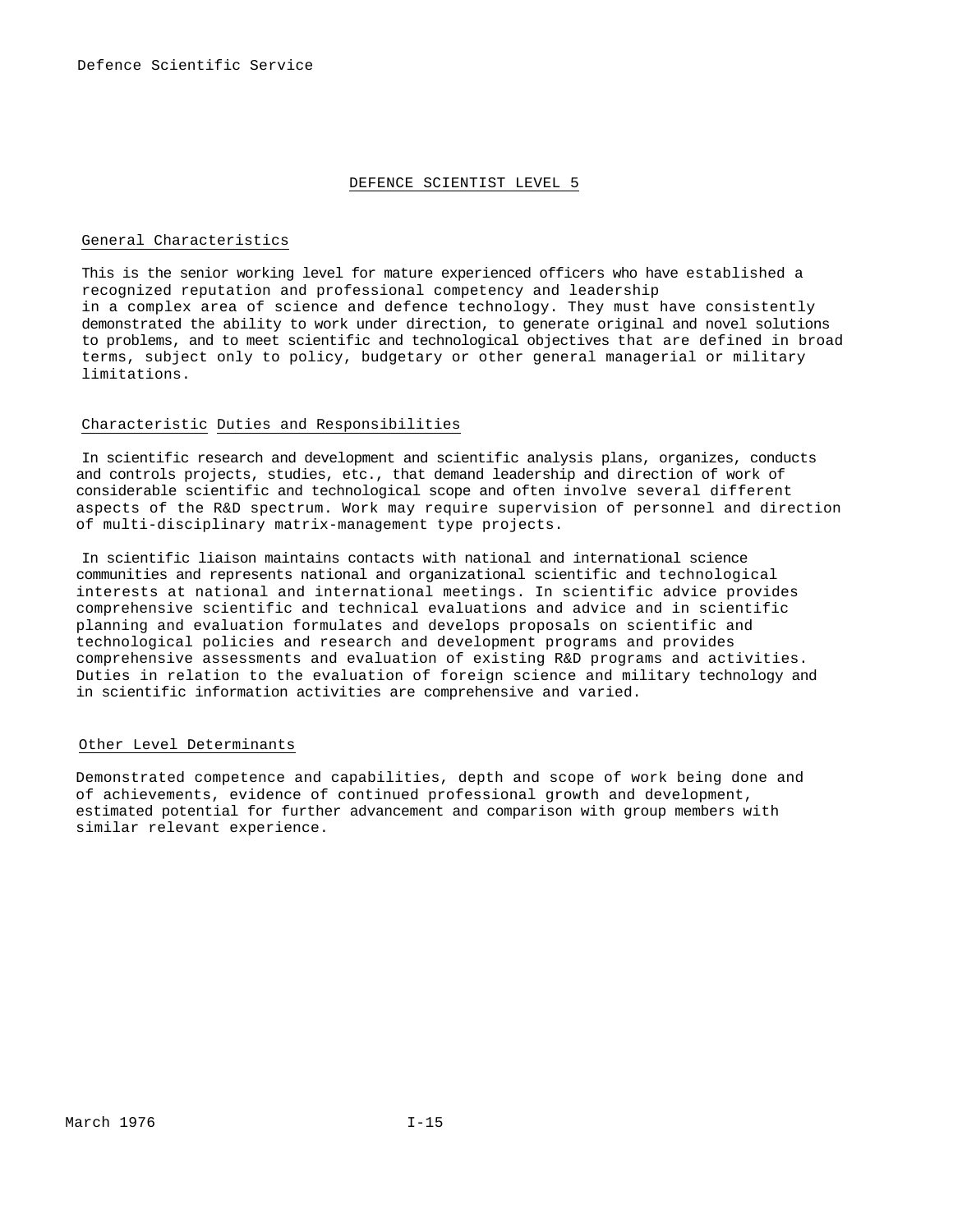#### DEFENCE SCIENTIST LEVEL 6

#### General Characteristics

This is the select level of those who have consistently demonstrated exceptional scientific leadership and ability in highly complex and significant fields of defence science and technology and scientific analysis, and/or in directing and managing the work of multi-disciplinary groups of R&D personnel. This level is also associated with senior staff positions in headquarters and foreign offices which require broad experience and exceptional ability to provide authoritative advice on the policy, planning, evaluation, coordination, technology transfer, foreign liaison, intelligence and information aspects of major national, international, and departmental programs and issues in defence research and development. Wide latitude is provided for the application of independent scientific and technological judgment.

### Characteristic Duties and Responsibilities

In scientific research and development and scientific analysis and normally under direction on the objectives of the work, conducts and manages major projects and scientific investigations requiring outstanding leadership abilities and performance in major complex areas of defence science, technology, military operations and policies. In scientific liaison represents the department on major issues of defence science and technology both nationally and internationally and provides support to national political and military representatives in foreign countries over the whole spectrum of defence science and technology. Provides advice to senior departmental personnel by the analysis, assessment and review of highly complex and advanced fields of defence science and technology and of departmental research and development programs and activities. In the areas of foreign science and military technology and acquisition of scientific and technological information determines thrust, scope and depth of activities within the prescribed broad policy and resource limitations.

#### Other Level Determinants

Demonstrated competence and capabilities, depth and scope of work being done, of achievements, and of associated responsibilities, evidence of continued professional growth and development, evidence of development of managerial and similar skills and abilities, estimated potential for further advancement and comparison with other members at this level.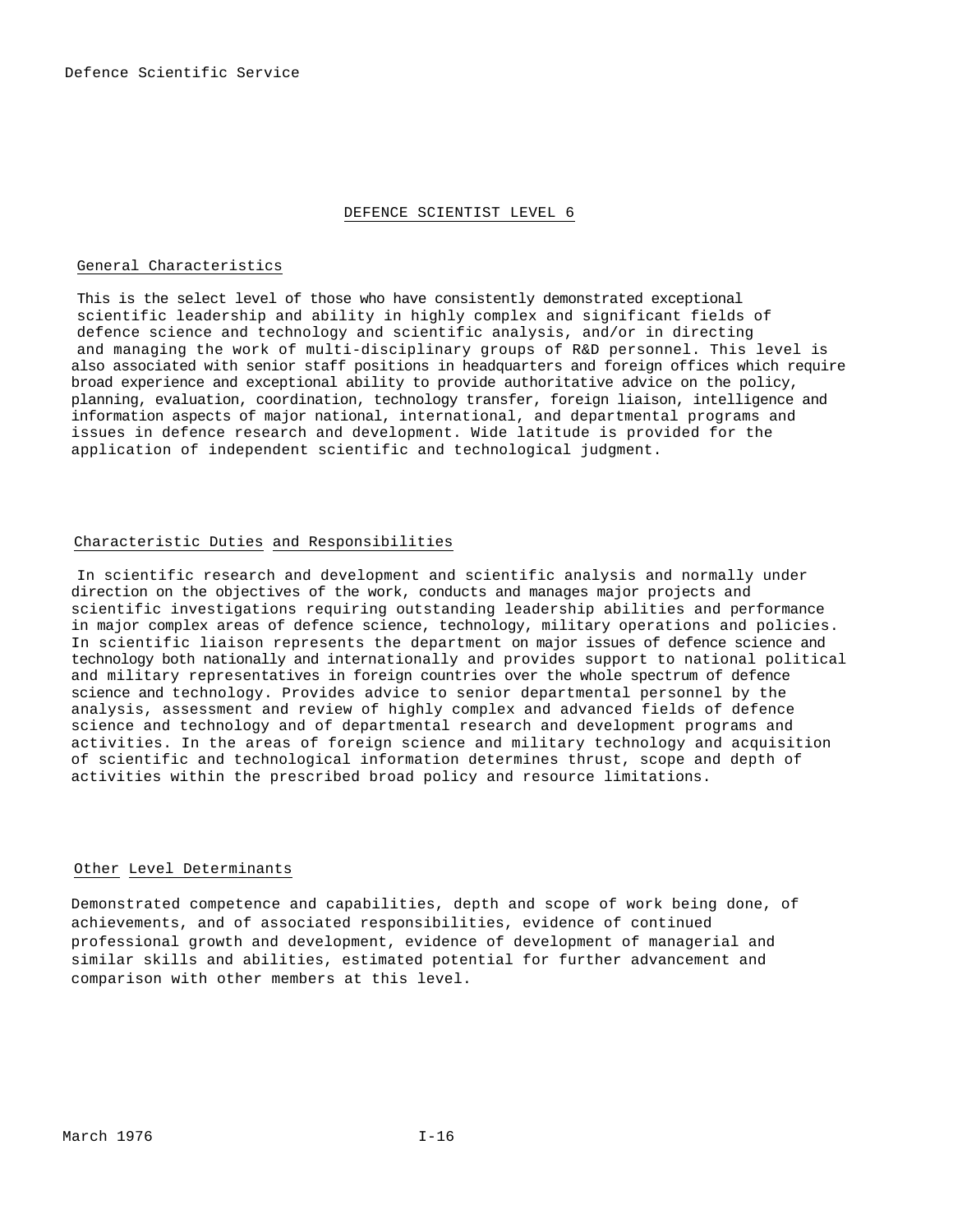#### DEFENCE SCIENTIST LEVEL 7

# General Characteristics

This level is primarily for those who have demonstrated exceptional ability to manage the R&D activities of defence research and development and scientific analysis organizations and the resources - personnel, facilities, and operating funds - allocated to those organizations and/or the coordination of R&D programs or activities including determining the nature and priority of objectives within such organizations. Scientists with an exceptional record of achievements and scientific advisors in very senior advisory roles may also attain this level.

# Duties and Responsibilities

The management of defence research establishments and the coordination of major R&D programs and activities.

The direction and conduct of research and development at an exceptionally high level of achievement.

The provision of defence scientific and technological advice to the executive levels of the department.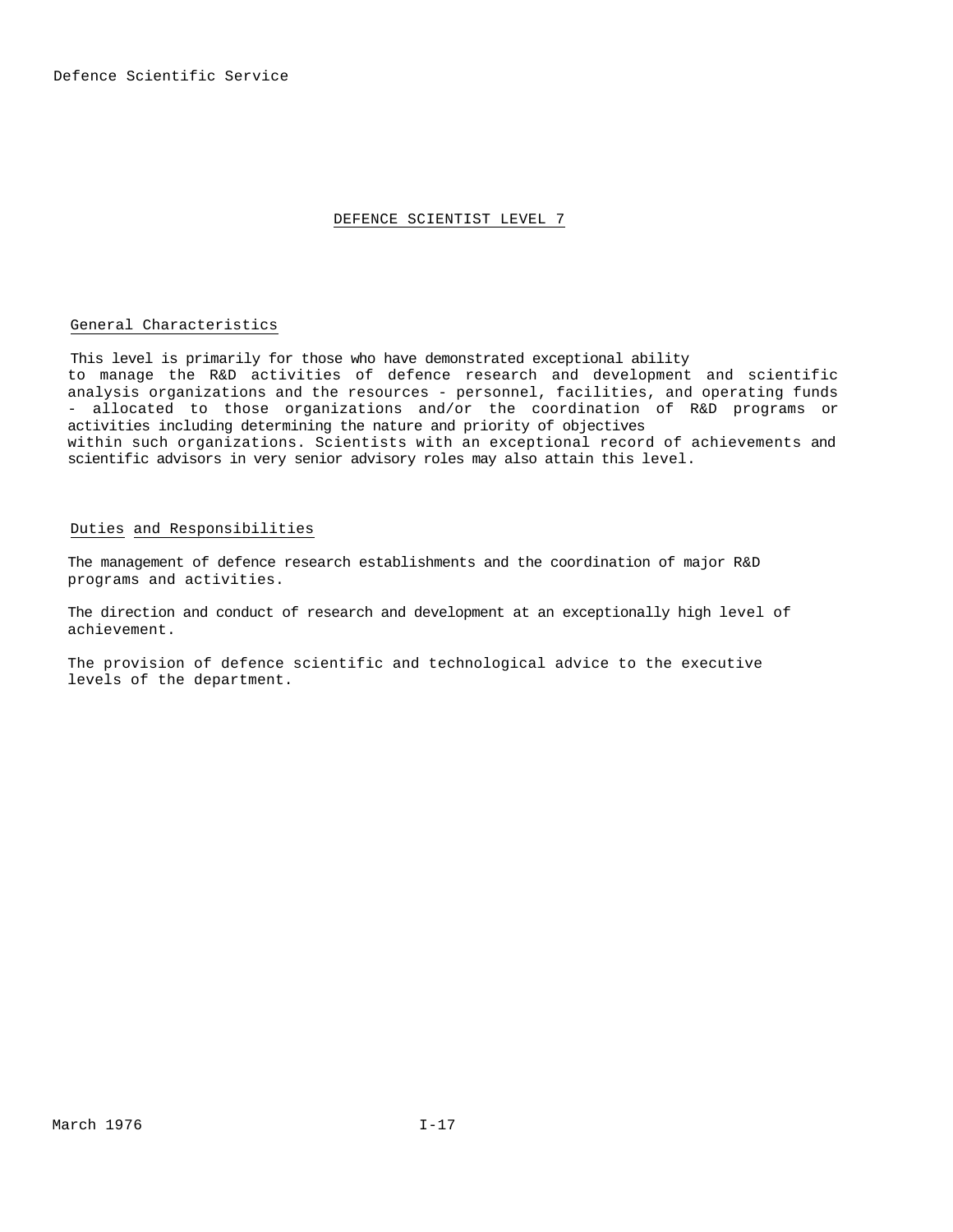# DEFENCE SCIENTIST LEVEL 8

# General Characteristics

This level is reserved for defence research positions with responsibilities for program development and activities at the very senior level.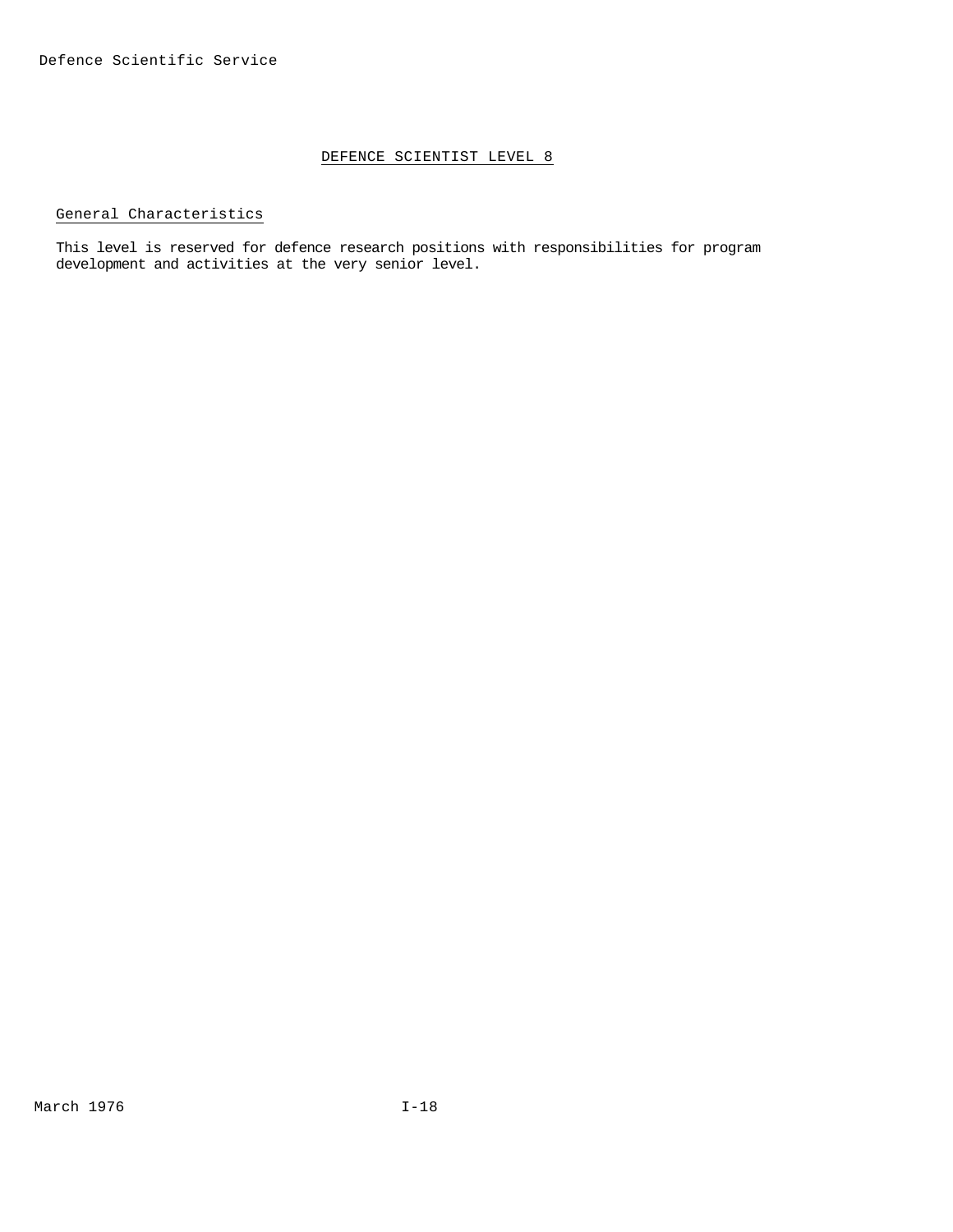PART II SELECTION PLAN

March 1976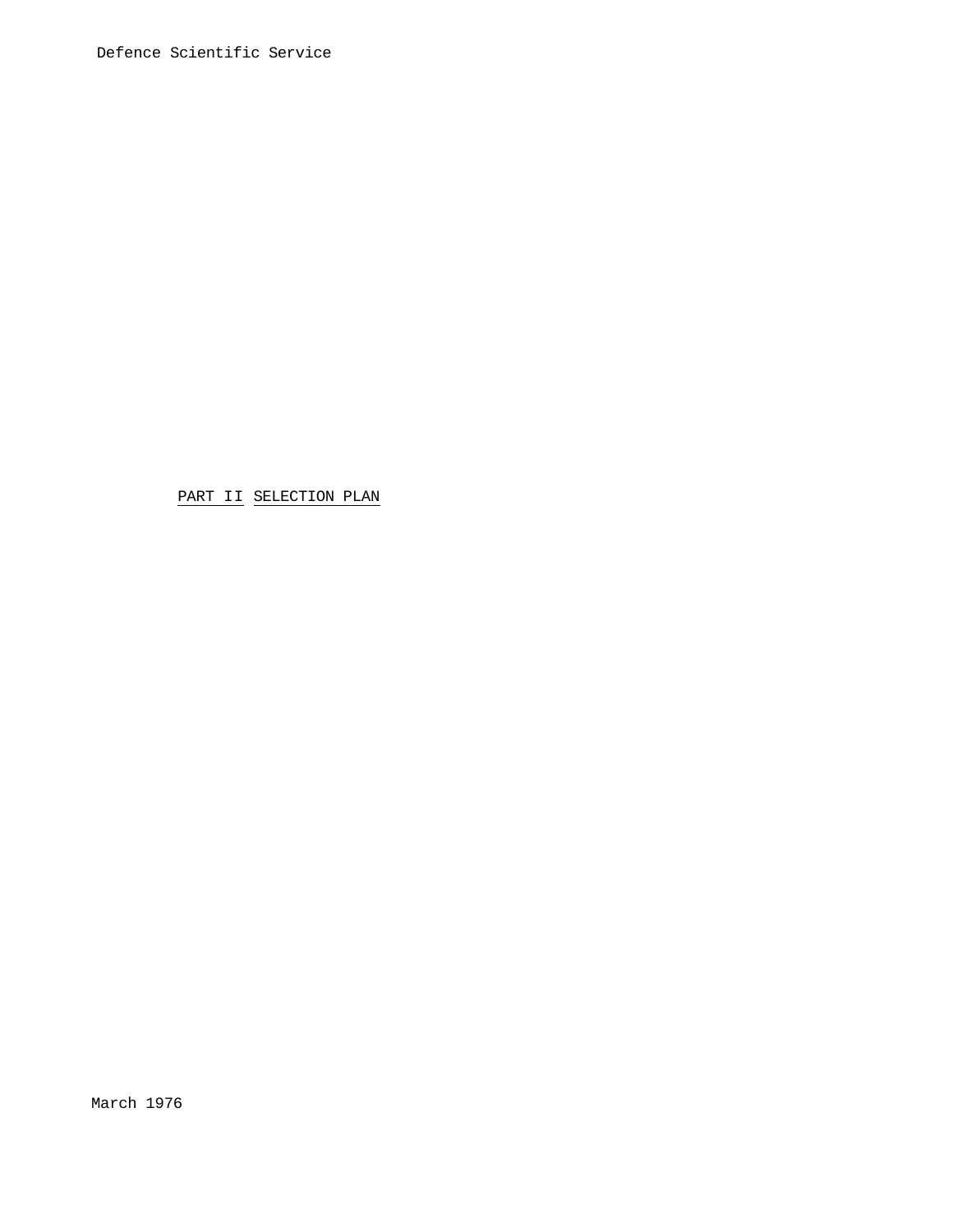## PART II

#### SELECTION PLAN

#### INTRODUCTION

The Selection Plan includes the Selection Standard for this Group, developed pursuant to Section 12 of the Public Service Employment Act, with instructions for adapting it to the requirements of individual positions in the form of a Statement of Qualifications.

Section 6 of the Public Service Employment Regulations requires that a Statement of Qualifications be prepared for each position to which an appointment is to be made. Each Statement of Qualifications is to specify and differentiate between those qualifications that are essential and those qualifications, if any, that

are desirable for the performance of the duties and responsibilities of a position.

Qualifications refer to any training, ability, knowledge, accomplishment or personal attribute that is essential or desirable for performance of the duties and responsibilities of a position.

Qualifications vary with the job content requirements of individual positions. They must be identified for each position for which staffing action is intended. They are to be based on the duties and responsibilities of the position concerned and expressed in the form of a Statement of Qualifications. These qualifications then become the criteria against which selections are made for that staffing action.

The following pages contain an explanation of the various parts of a Statement of Qualifications, a description of qualifications for positions in this Group, a Rating Guide, a description of the methods to be used in assessing the qualifications of candidates for these positions, and two Example Statements of Qualifications.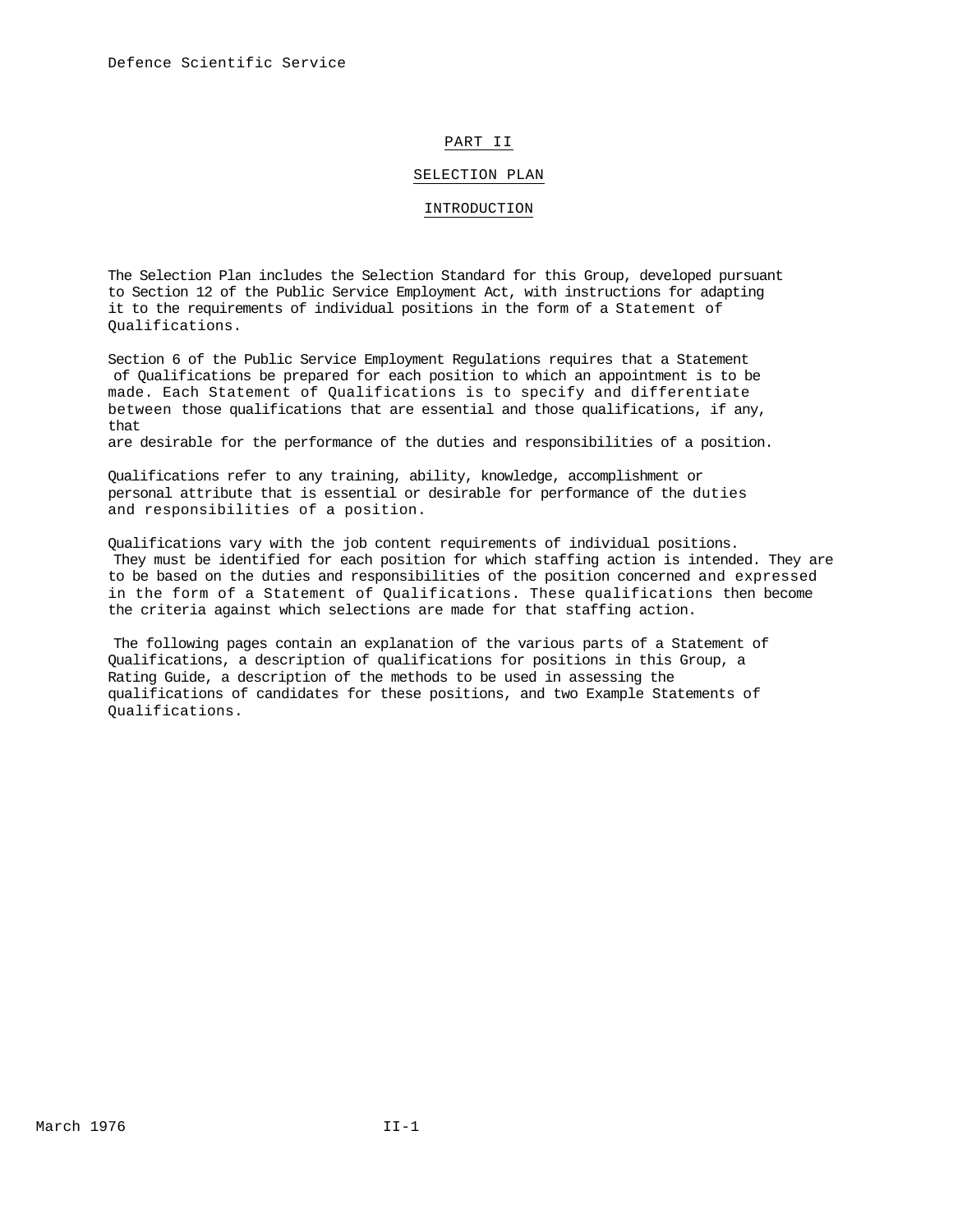# STATEMENT OF QUALIFICATIONS

# Structure

The basic structure of a Statement of Qualifications is as follows:

# ESSENTIAL QUALIFICATIONS

#### BASIC REQUIREMENTS

- Education Factor
- Occupational Certification Factor
- Productivity or Recognition Factor
- Language Requirement Factor
- Experience Factor

# RATED REQUIREMENTS

- Knowledge Factor
- Abilities Factor
- Personal Suitability Factor

# DESIRABLE QUALIFICATIONS

- (Individual qualifications that are desirable, if any)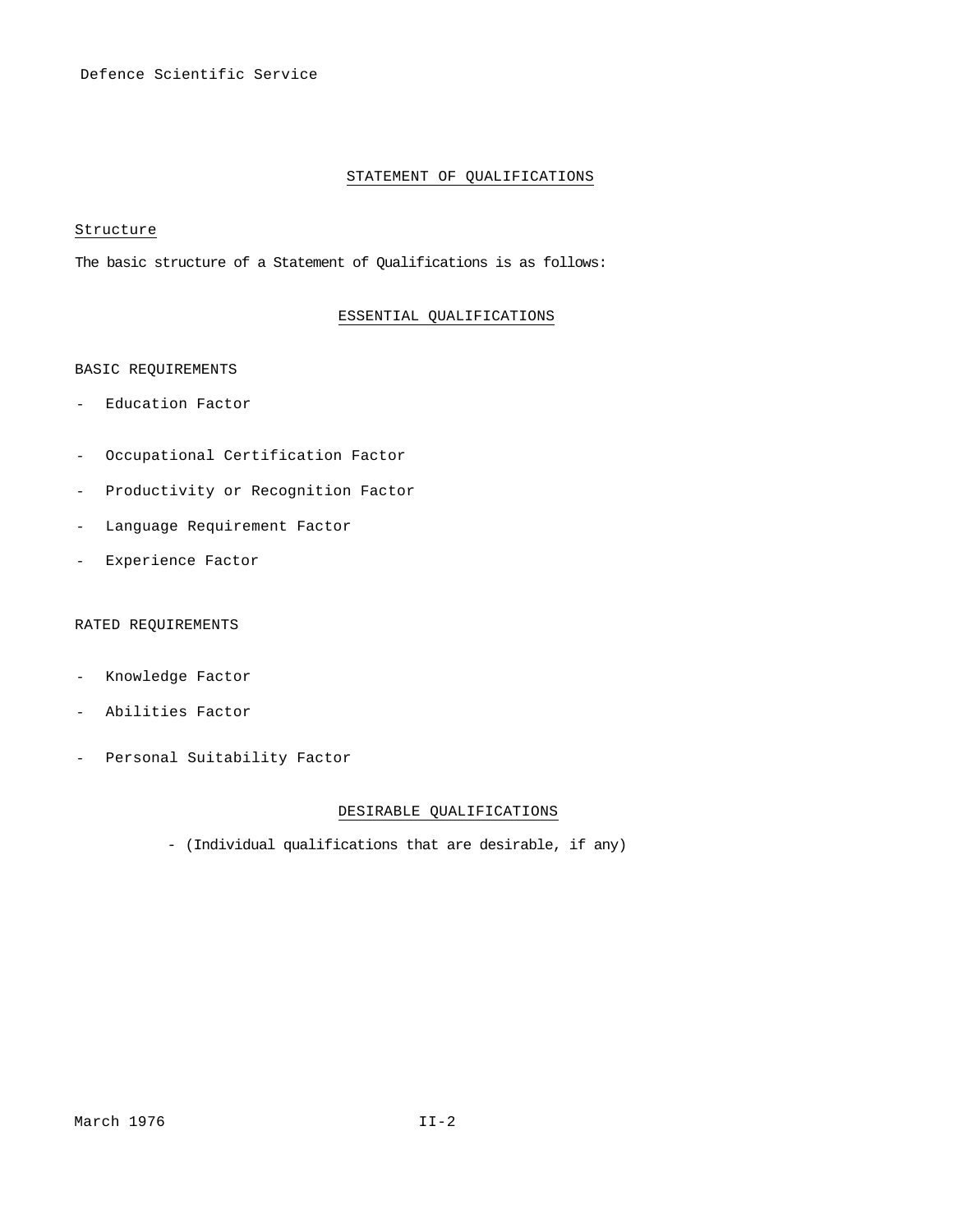# Definitions

A Statement of Qualifications consists of two components:

ESSENTIAL QUALIFICATIONS - This component provides for the inclusion of qualifications which a person must possess in order to adequately perform the duties and responsibilities of a position. It consists of two sub-components.

BASIC REQUIREMENTS - This sub-component provides for the inclusion of those essential qualifications that are used for initial screening purposes. Applicants must meet the Basic Requirements before consideration can be given to their other qualifications. Basic Requirements are minimum criteria and are not rated by degree. Basic Requirements include the following five Selection Factors:

Education - (a) Refers to a background in academic, vocational or technical studies and training which is recognized through the actual or imminent conferring of a degree, diploma, certificate or other official document by an approved educational institution or agency.

(b) Acceptable performance on tests prescribed by the Public Service Commission may be an alternative, when specified.

Occupational Certification - Refers to the possession of or eligibility for occupational credentials in the form of a licence, certificate, registration, letter, papers or other documents which constitute official recognition of occupational competence.

Productivity or Recognition - Refers to achievement in the form of authorship of published or unpublished reports, papers or other communications resulting from; research, experimental development, tasking associated with operational equipment and problems; operational research and scientific analysis; planning, analysis and evaluation of national and foreign programs in research and development, assessment and evaluation of policies affecting the planning, implementation and utilization of defence research. Includes developmental work leading to the issue of patents or the creation of improved varieties or designs; and recognition of research achievement by the scientific community.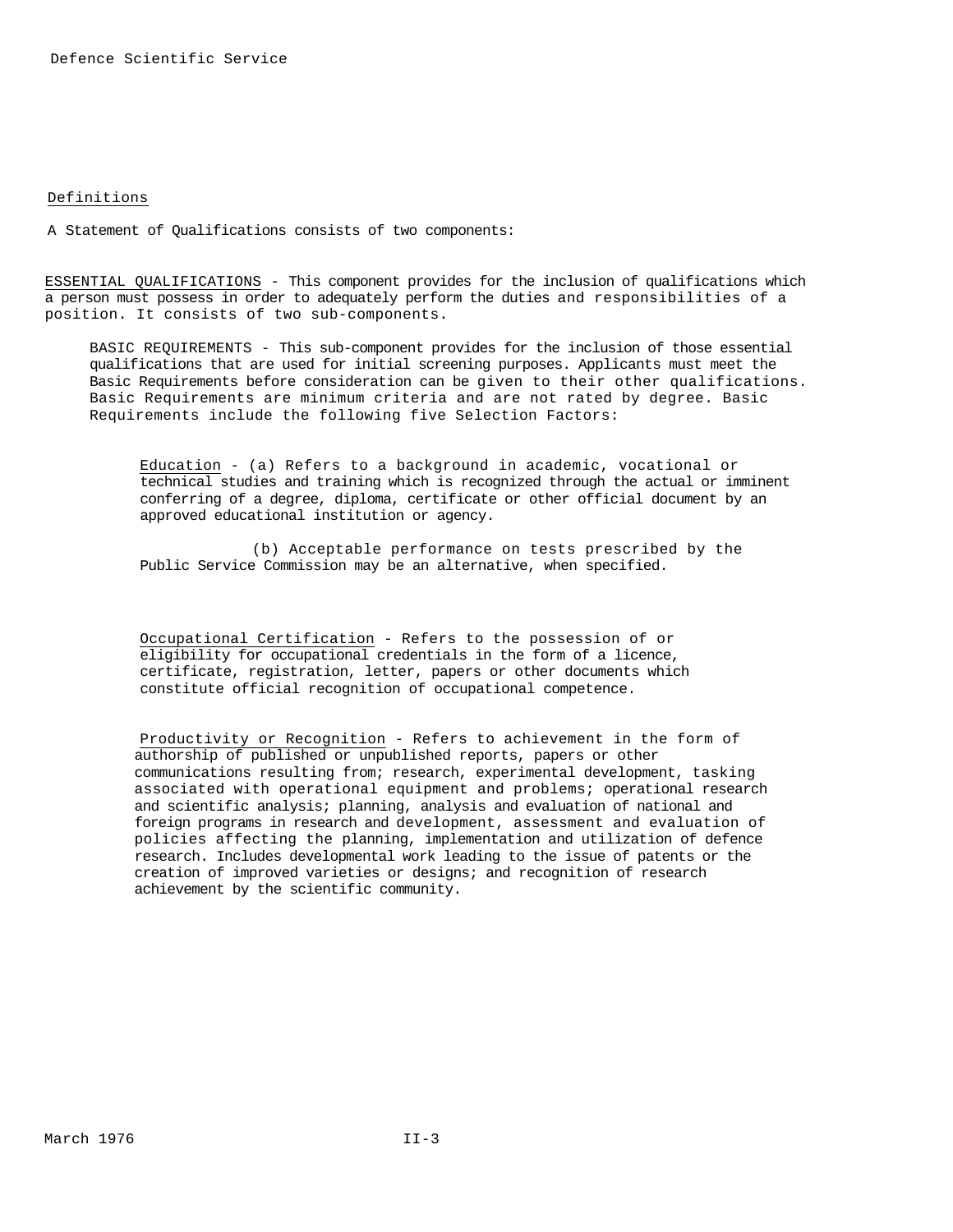Language Requirement - Refers to the need for a knowledge of either the English language, the French language, either one or the other, or both in relation to the performance of the duties and responsibilities of a position.

Experience - Refers to actual participation or practice in activities related to the duties and responsibilities of a position. It means the acquisition or exercise of knowledge or abilities in vocational or a vocational circumstances including voluntary work; and it is conditioned by the achievement realized during its acquisition and by the environment in which it is gained. Experience requirements must not be expressed in terms of a specific number of years.

NOTE: Pre-employment medical examination requirements are to be in accordance with Appendix 13 of the Staffing Manual, and are not to be included in the Statement of Qualifications.

RATED REQUIREMENTS - This sub-component provides for the inclusion of those essential qualifications which are used for the rating and ranking of candidates who have met the Basic Requirements. Rated Requirements include the following three Selection Factors:

Knowledge - Refers to information concerning facts, theories, systems, practices, regulations and other subject-matter relevant to the performance of the duties and responsibilities of a position.

Abilities - Refers to competence in the use of tools, materials, and equipment or the application of methods, systems, techniques, practices, policies, regulations and other subject-matter relevant to the performance of the duties and responsibilities of a position.

Personal Suitability - Refers to personal traits or characteristics which condition the utilization of knowledge and abilities in the performance of the duties and responsibilities of a position.

DESIRABLE QUALIFICATIONS - This component provides for the inclusion of qualifications which, although not essential, may further contribute to or enhance a candidate's performance of the duties and responsibilities of a position. The use of Desirable Qualifications is optional, but they must not be used for screening purposes. When they are applicable, they are to be included in the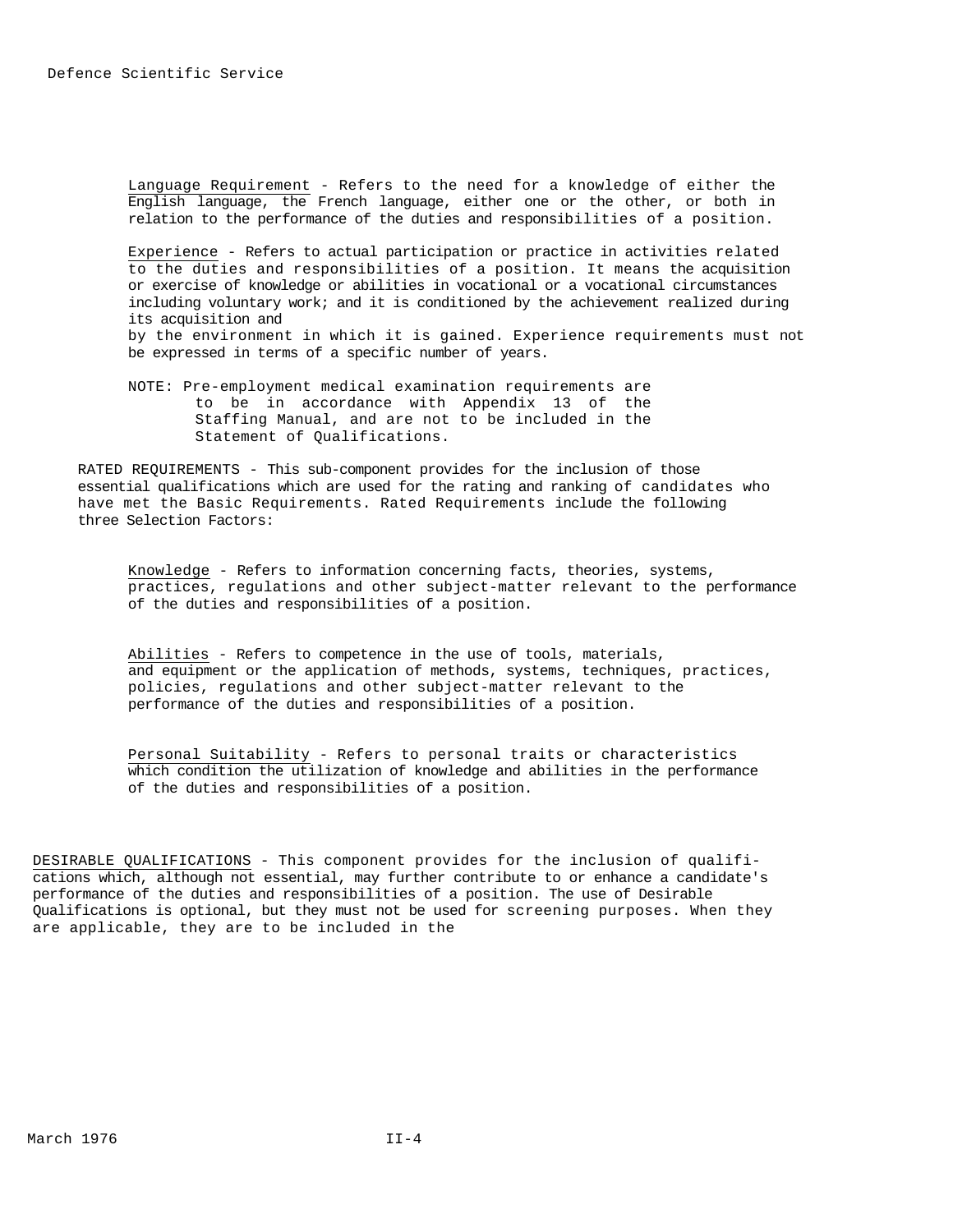Statement of Qualifications at the same time as the Essential Qualifications are specified, and they are to be assessed only as part of the rating and ranking of candidates who have met both the Basic Requirements and Rated Requirements for the position. Any job-related qualifications other than knowledge of a second official language may be used as Desirable Qualifications, but they should be used sparingly, if at all.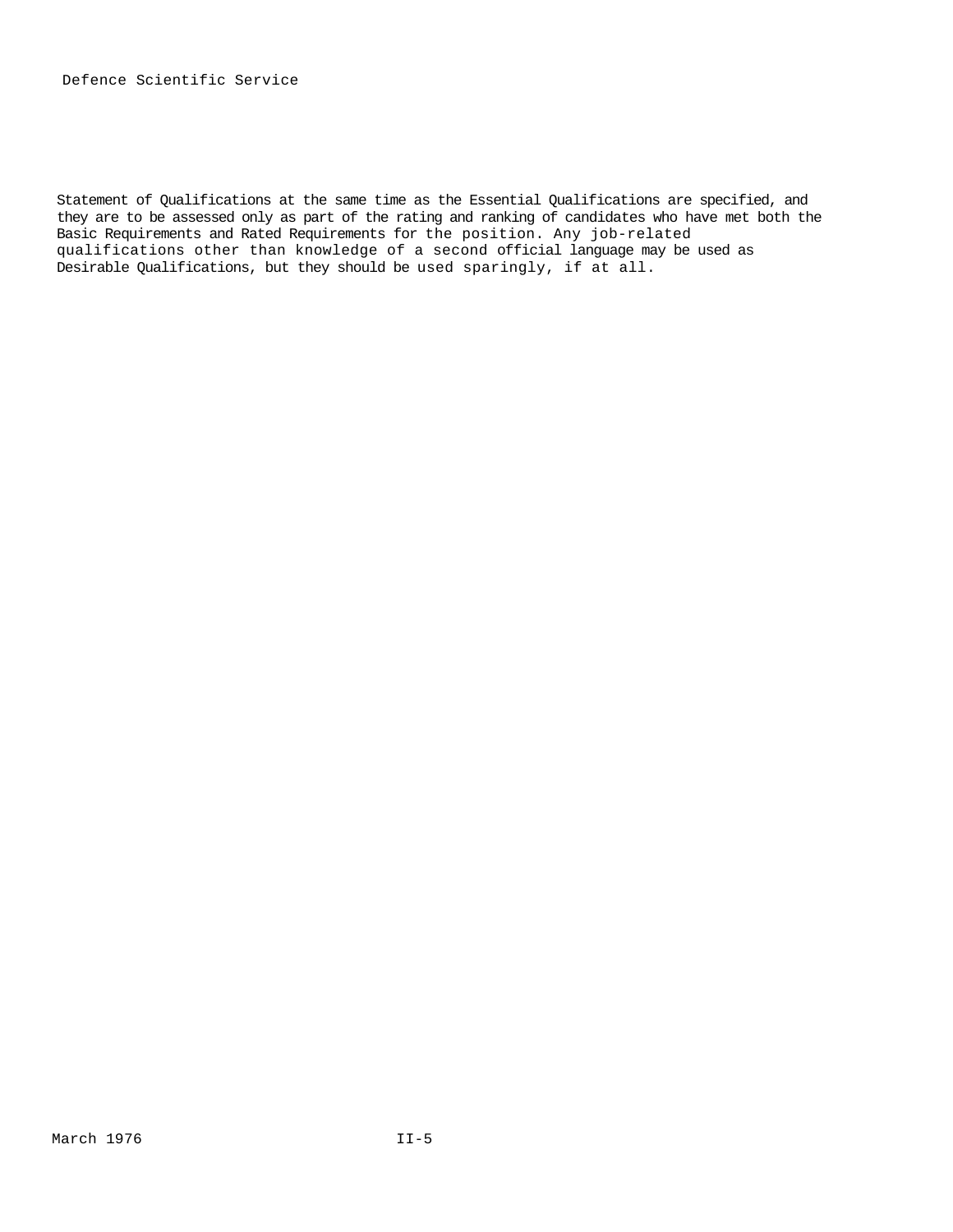#### SELECTION STANDARD - DEFENCE SCIENTIFIC SERVICE GROUP

Qualifications applicable to positions in the Defence Scientific Service Group are as follows:

#### ESSENTIAL QUALIFICATIONS

#### BASIC REQUIREMENTS

#### Education Factor

This factor is applicable to all positions in this Group. Based on the duties and responsibilities of the position, include in the Statement of Qualifications a description of the Education considered necessary.

- Graduation with an acceptable degree from a recognized university with specialization in engineering, chemistry, physics, biology, economics, sociology or some other specialty relevant to the position is the minimum educational qualification for the Defence Scientific Service Group.

For positions at classification level 1, the minimum educational qualification is:

- Graduation with an acceptable bachelor's degree from a recognized university with specialization in engineering, chemistry, physics, biology, economics, sociology or some other specialty relevant to the position.

For positions at classification level 2, the minimum educational qualifications are:

- Graduation with an acceptable master's degree from a recognized university with specialization in engineering, chemistry, physics, biology, economics, sociology or some other specialty relevant to the position; or graduation with an acceptable bachelor's degree from a recognized university with specialization in engineering, chemistry, physics, biology, economics, sociology or some other specialty relevant to the position coupled with experience as specified under the heading Experience.

For positions at classification level 3, the minimum educational qualifications are:

- Graduation with an acceptable doctoral degree from a recognized university with specialization in engineering, chemistry, physics, biology, economics, sociology or some other specialty relevant to the position; or graduation with an acceptable master's degree or an acceptable bachelor's degree from a recognized university with specialization in engineering, chemistry, physics, biology, economics, sociology or some other specialty relevant to the position coupled with experience as specified under the heading Experience.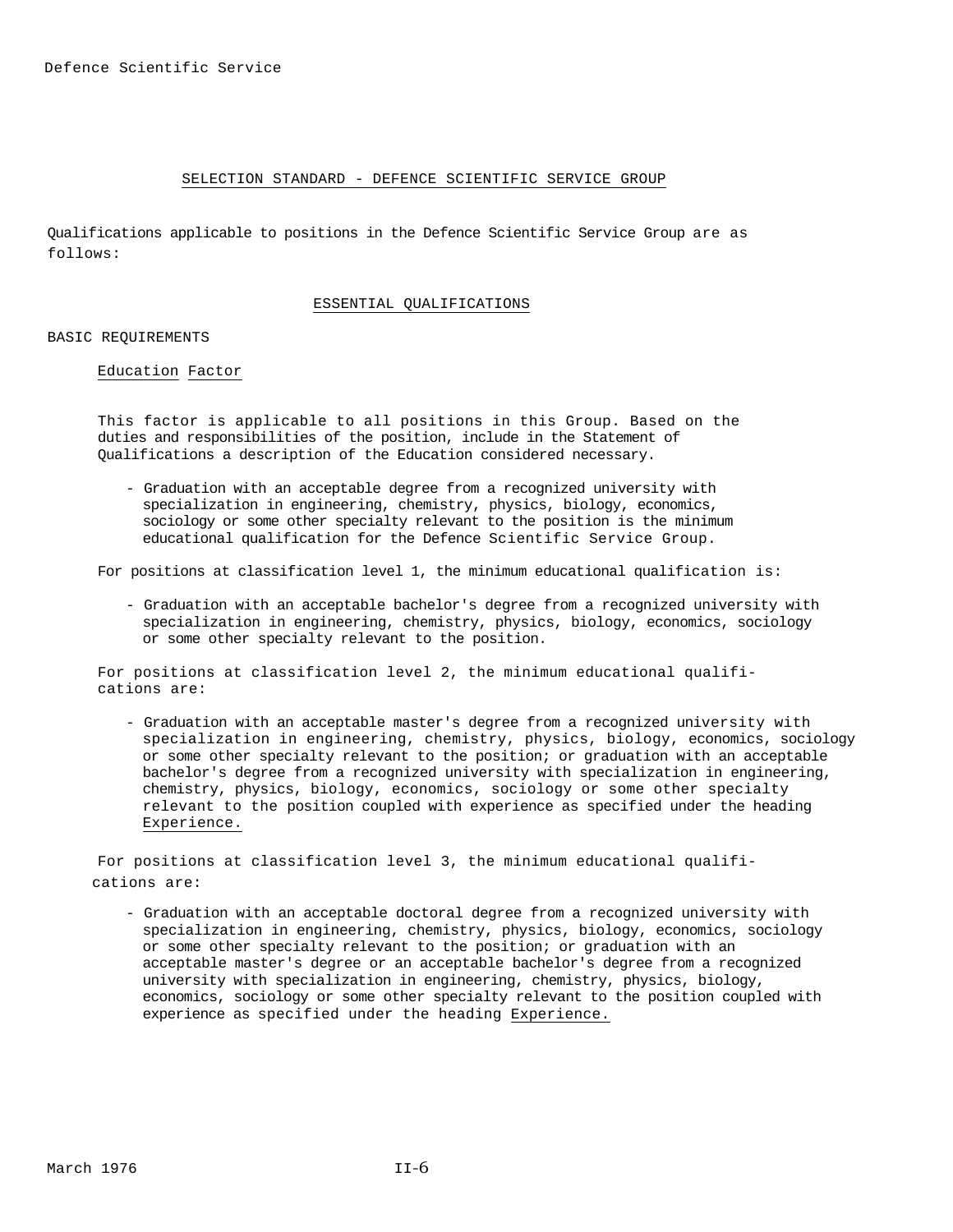NOTE: Employees who were "grand fathered" into this Group under the provisions of the paragraph entitled "Minimum Qualifications" on page (v) of this Standard will be deemed to have met the minimum qualifications for appointment to other positions classified in this Group requiring the same minimum qualifications as those which served as the basis for the initial grand fathering.

#### Productivity or Recognition Factor

This factor is applicable to positions in this group in which there is a requirement for evidence of authorship of research reports or papers, developmental work or scientific recognition. Based on the duties and responsibilities of the position, include in the statement of qualifications a description of applicable productivity or recognition requirements. Following is an example of a Productivity or Recognition qualification:

"Productivity or Recognition - Recognition in the international defence community as an effective contributor to research and development in one or more of the following technologies: electronics, telecommunications, radar or signal processing."

#### Language Requirement Factor

This factor is applicable to all positions in this Group.

From the qualifications listed below, determine which one is applicable to the position to be staffed.

- A knowledge of the English language is essential for this position.
- A knowledge of the French language is essential for this position.
- A knowledge of either the English language or the French language is essential for this position.
- A knowledge of both the English language and the French language is essential for this position.

#### Experience Factor

This factor is applicable to positions in this Group for which it is necessary to have had previous experience related to the duties and responsibilities involved. Based on the duties and responsibilities of the position include in the Statement of Qualifications a description of the Experience considered necessary. Following is an example of an Experience qualifications: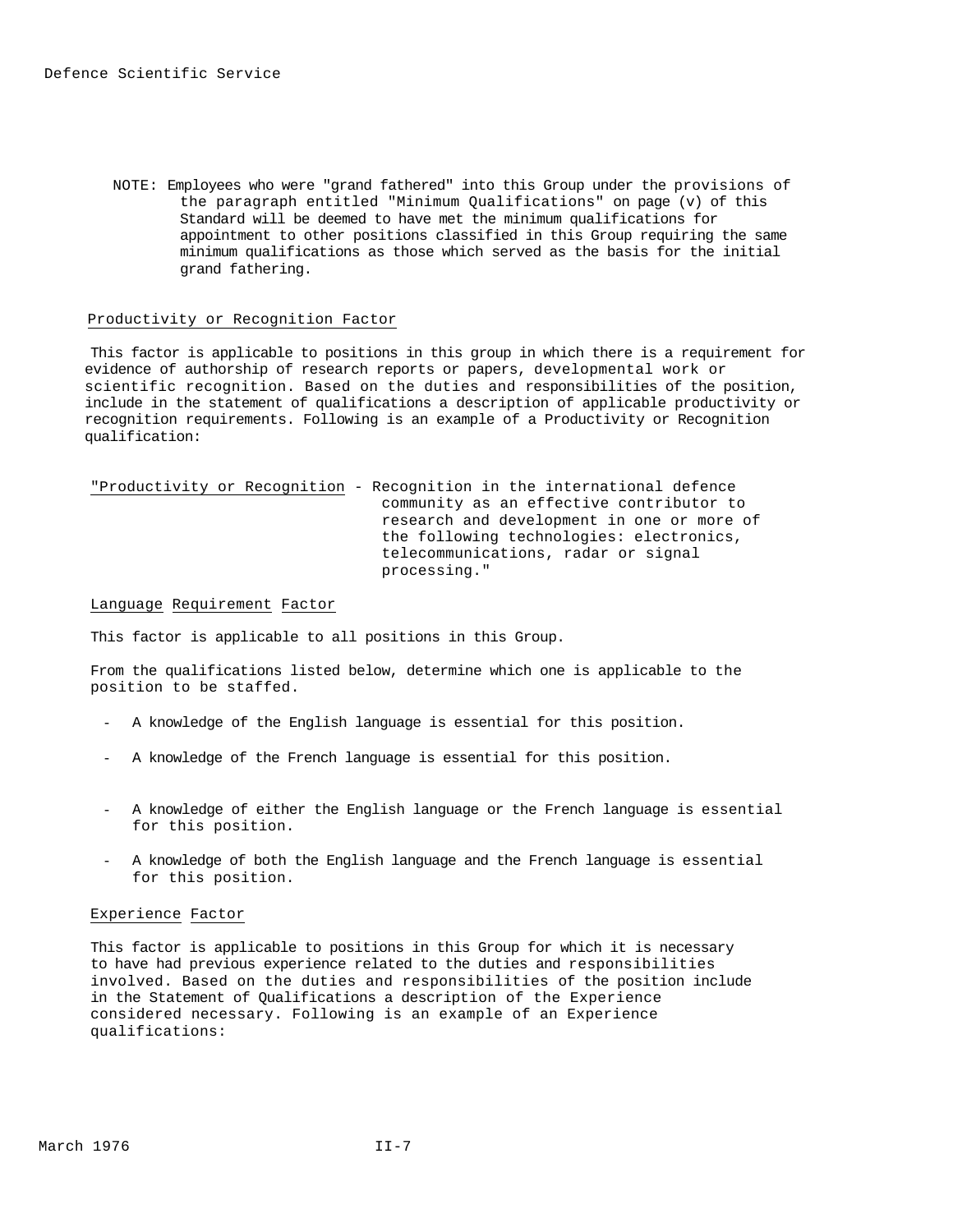"Experience - Experience in the conduct of applied research or development in the physical or social sciences.

- NOTE: (a) To raise Basic Requirements for positions in this Group above the minima prescribed, special permission must be obtained from the Public Service Commission.
	- (b) When used in regard to Basic Requirements, terms such as "recognized", eligibility", "approved", "acceptable", "accredited", or "equivalent" refer to acceptability for staffing purposes as regulated by the Public Service Commission through the PSC Staffing Program concerned.
	- (c) The assessment of Basic Requirements is to be based on performance demonstrations including the use of tests or examinations, educational or occupational credentials, or other evidence available at the time of the screening process.

#### RATED REQUIREMENTS

# Knowledge Factor

This factor is applicable to all positions in this Group except those used for developing inexperienced personnel.

Based on the duties and responsibilities of the position, include in the Statement of Qualifications a description of the Knowledge considered necessary. Following is an example of a Knowledge qualification:

"Knowledge - Knowledge of the principles and practices of scientific investigation."

#### Abilities Factor

This factor is applicable to all positions in this Group except those used for developing inexperienced personnel.

Based on the duties and responsibilities of the position, include in the Statement of Qualifications a description of the Abilities considered necessary. Following is an example of a an Abilities qualification:

"Abilities -Ability to conduct briefings and meetings and prepare scientific reports, technical papers and correspondence."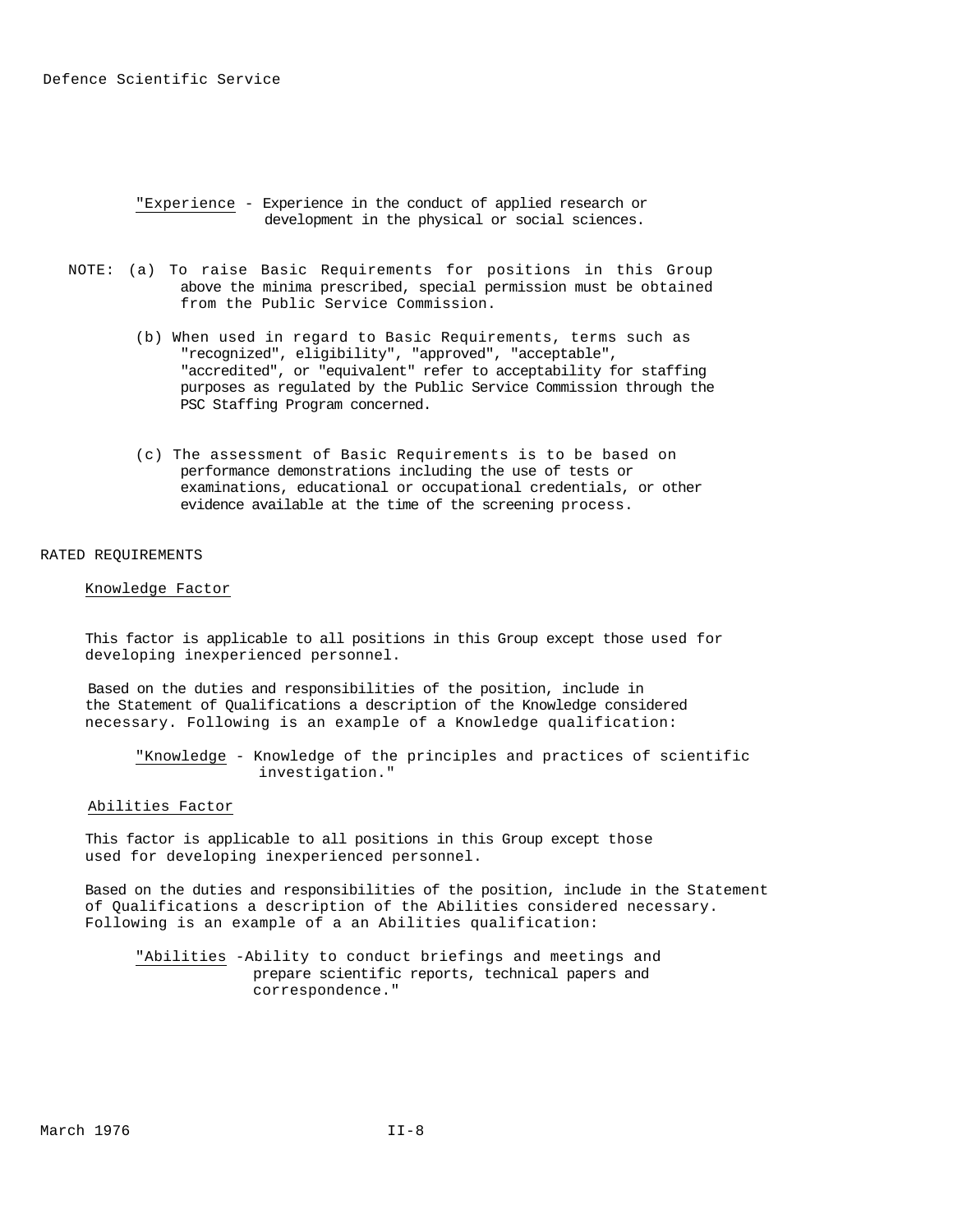## Personal Suitability Factor

This factor is applicable to all positions in this Group.

Based on the duties and responsibilities of the position, include in the Statement of Qualifications a description of the Personal Suitability considered necessary. Following is an example of a Personal Suitability qualification: "Personal Suitability - Work effectively under the pressure of deadlines."

### DESIRABLE QUALIFICATIONS

Based on the duties and responsibilities of the position, include in the Statement of Qualifications a description of those qualifications considered desirable, if any. Following is an example of a Desirable Qualification:

"-Experience in administration, or completion of an approved course in management."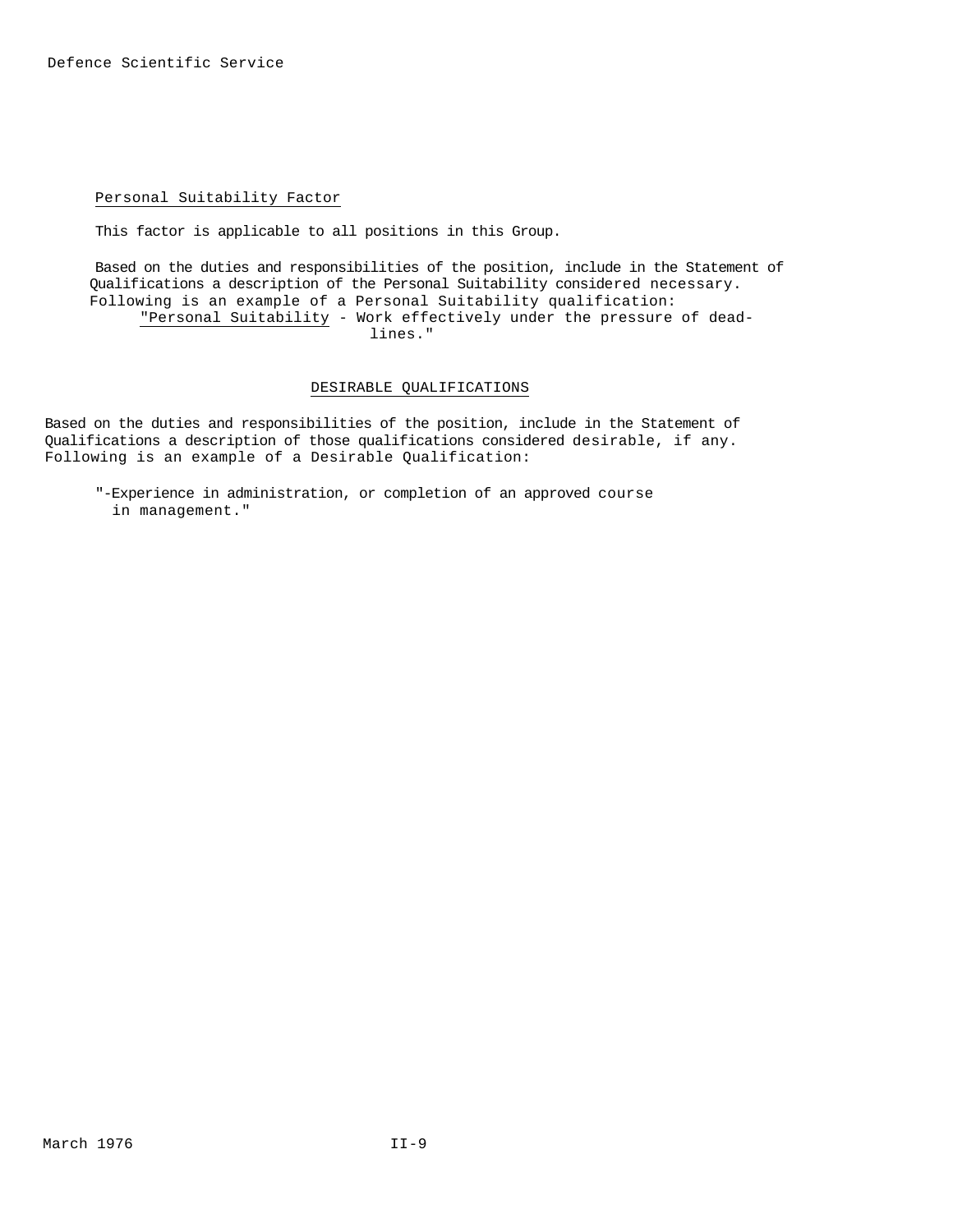### PREPARATION OF A STATEMENT OF QUALIFICATIONS

The steps involved in preparing a Statement of Qualifications are as follows:

- 1. Gain a thorough understanding of the duties and responsibilities for the position to be staffed.
- 2. Review the Selection Plan carefully.
- 3. Examine the examples of Statements of Qualifications presented on pages II-15 and II-17 in order to become familiar with the format and sorts of qualifications required for positions in this Group.
- 4. Based on the duties and responsibilities of the position, describe the qualifications required for the position under the appropriate

Component, Sub-Component, and Selection Factor headings.

NOTE: The examples of Statements of Qualifications provided in this Standard are for illustrative purposes only. It is not necessary, therefore, to adhere to the qualifications specified in the examples when staffing positions of a similar nature. For other positions, a suitable Statement of Qualifications must be prepared.

In determining which qualifications are to be included in the Statement of Qualifications, the prime considerations are:

- (a) their relevancy to the duties and responsibilities of the position;
- (b) their assess ability for selection purposes; and
- (c) their value in differentiating between candidates.

In arranging qualifications within each Selection Factor they should be laid out in a style and in patterns that:

- (a) combine closely-related qualifications;
- (b) obviate unnecessary duplication and verbiage;
- (c) emphasize salient features; and
- (d) facilitate assessment and selection.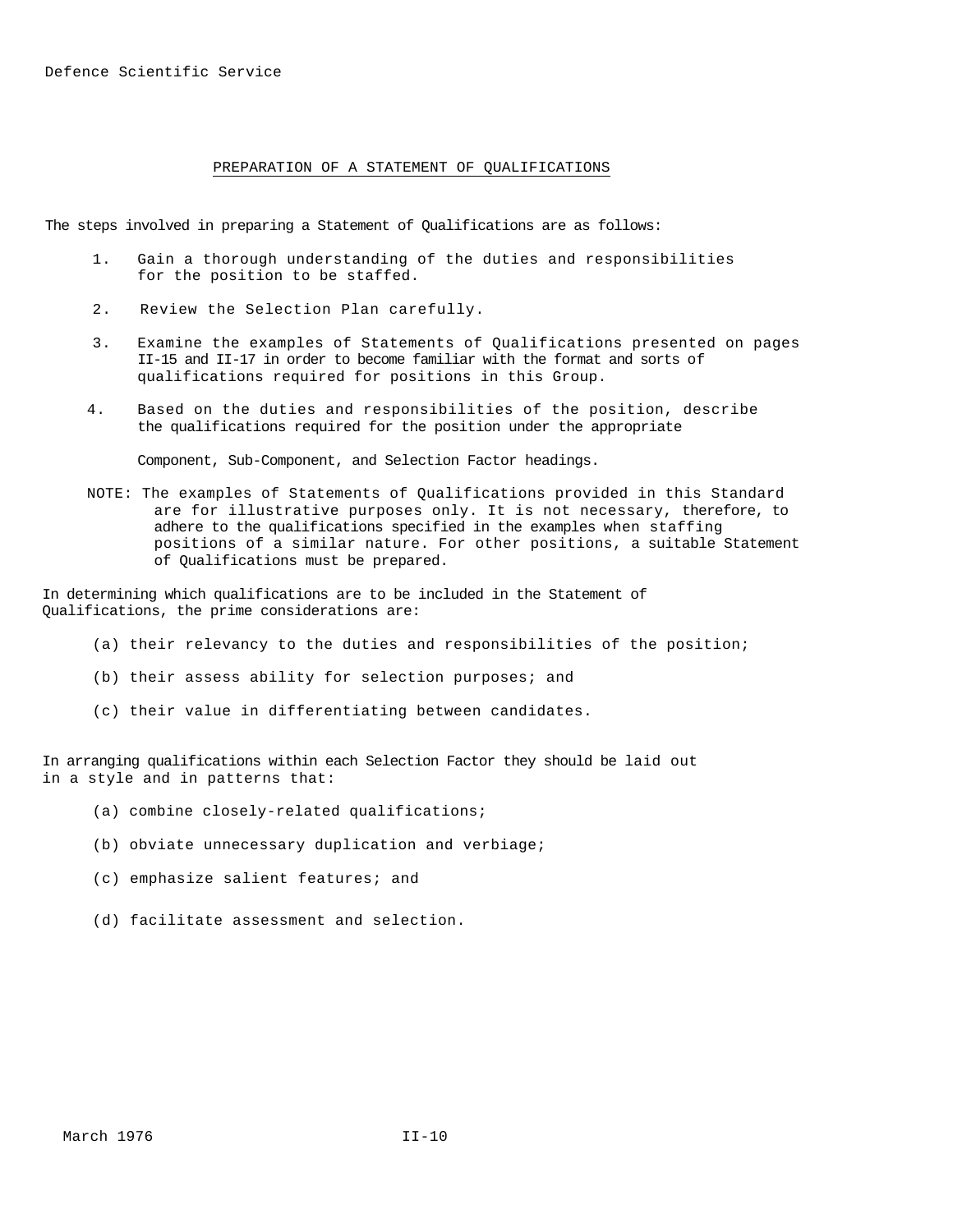Defence Scientific Research

The completed Statement of Qualifications specifies the qualifications for staffing the position, and the contents are to be used as a basis for:

- (a) advertising notices;
- (b) initial screening of applicants;
- (c) developing a selection rating guide;
- and (d) rating and ranking of candidates.

#### RATING GUIDE

In assessing the qualifications of candidates for a position, a narrative or numerical rating plan may be used.

Following is an illustration of a format for a selection rating" guide using qualifications contained in the Example of a Statement of Qualifications presented on pages II-17 and II-18. Basic Requirements are not included in the rating guide, since, as minimum criteria, they will have been taken into account during the initial screening to determine which applicants were qualified for further consideration. The ranking of the remaining candidates is accomplished through rating them on the Rated Requirements, and the Desirable Qualifications, if any, that are specified in the Statement of Qualifications for the position being staffed.

Suggested Format

ALLOTTED PASS MAXIMUM RATING RATING RATING

A. RATED REQUIREMENTS

Knowledge Factor

Knowledge of:

- 1. The organizations and activities of the international science community, particularly in relation to electronic technology.
- 2. The organization structure, policies and functions of NDHQ, CRAD branch and its Defence Research Establish ments.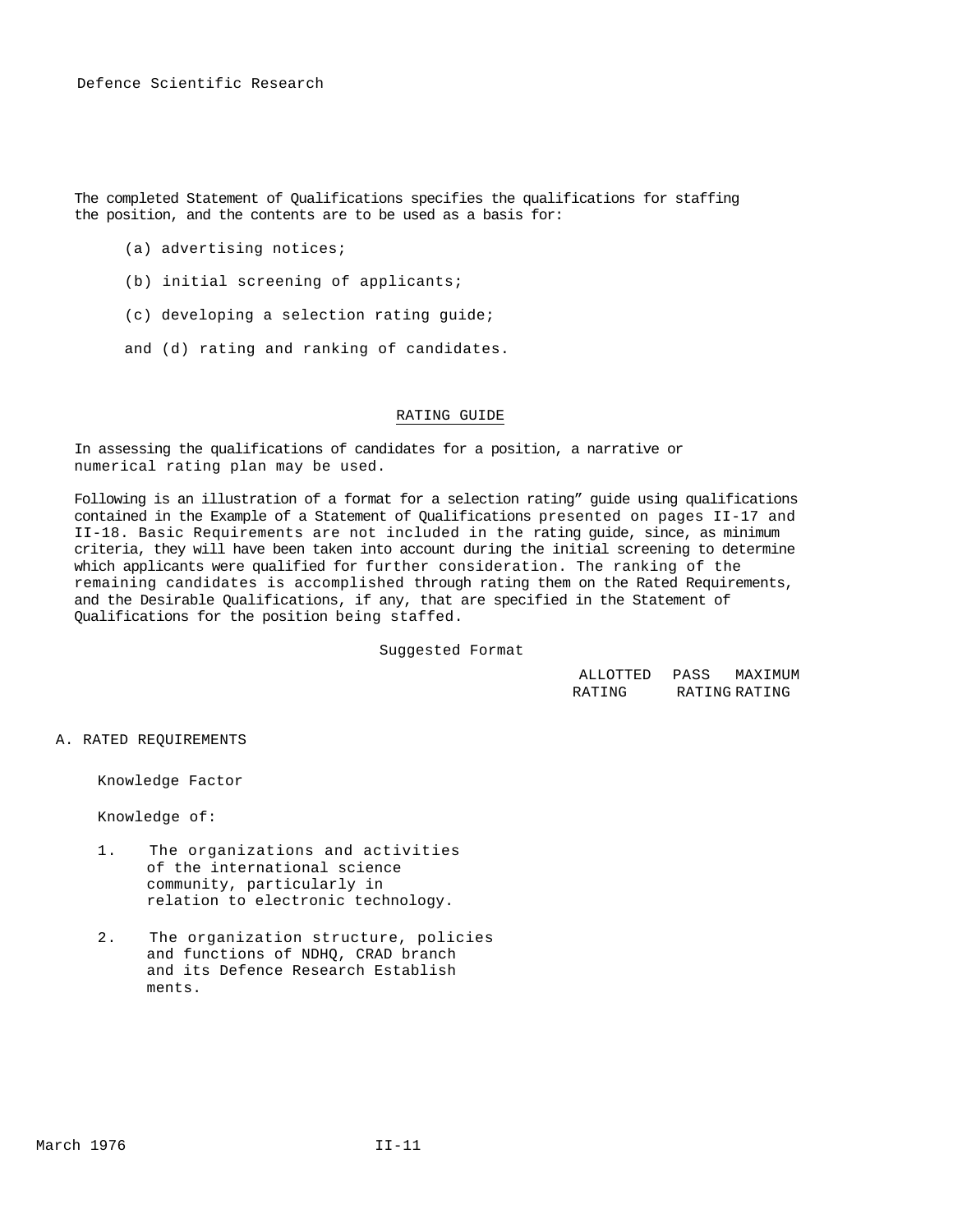ALLOTTED PASS RATING RATING RATING MAXIMUM

- 3. Current technology applicable to the activities of the Defence Electronics Division.
- 4. Budget preparation and control.
- 5. Personnel administration.

Total Knowledge Factor

# Abilities Factor

## Ability to:

- 1. Plan for, organize, co-ordinate and control a defence science research program.
- 2. Schedule and assign work, set priorities, resolve work problems, train staff, and assess staff performance.
- 3. Conduct briefings and meetings, and prepare scientific reports, technical papers and corre spondence.

Total Abilities Factor

# Personal Suitability Factor

1. Effective interpersonal relation ships, particularly in dealing with members of the international scientific community or senior military personnel.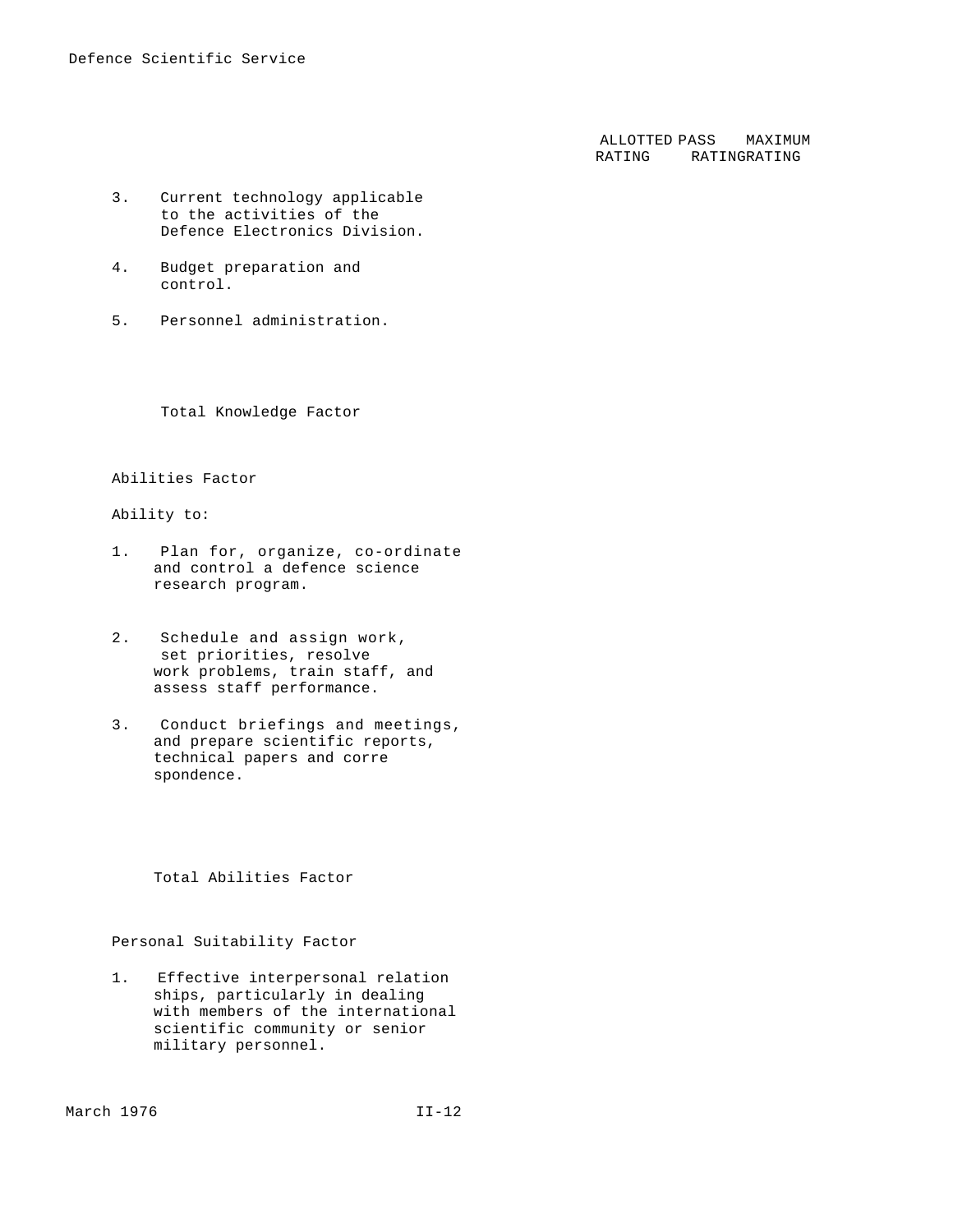ALLOTTED PASS MAXIMUM RATING RATING RATING

- 2. Thoroughness, reliability, tact and persuasiveness.
- 3. Work effectively under the pressure of deadlines or peak work loads.

Total Rated Requirements

## B. DESIRABLE QUALIFICATIONS

1. Experience in administration, or completion of an approved course in management.  $N/A$ 

Total Desirable Qualifications

Rating for:

Rated Requirements

Desirable Qualifications

COMBINED RATING

COMMENTS: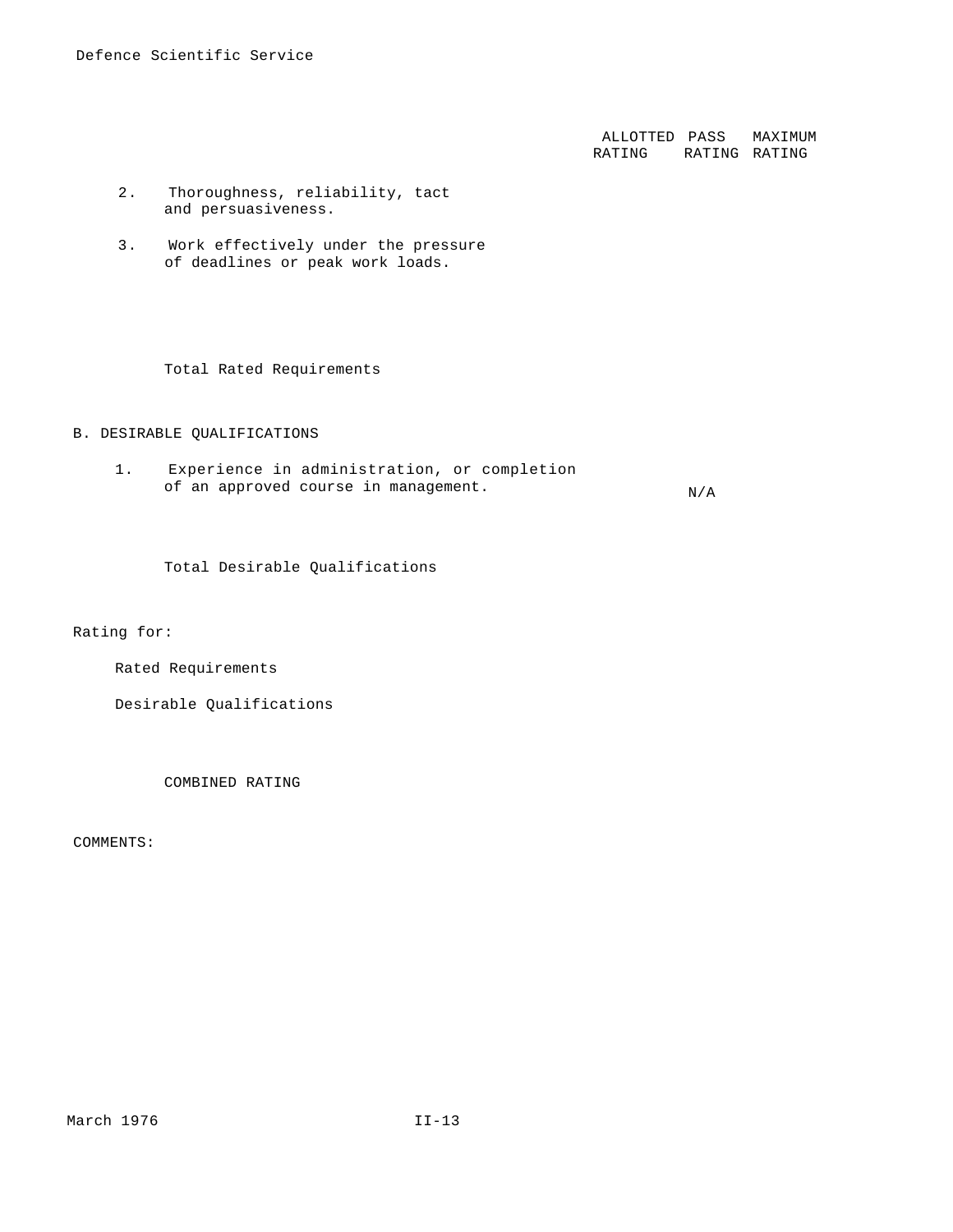# ASSESSMENT INSTRUCTIONS

#### ESSENTIAL QUALIFICATIONS

#### BASIC REQUIREMENTS

Basic Requirements are assessed as minimum criteria on a pass/fail basis and are not to be rated by degree. Applicants must meet at least the minimum standard required for each applicable Selection Factor, or they are eliminated from further consideration.

#### RATED REQUIREMENTS

The relative importance of Selection Factors and Qualifications related to the duties and responsibilities of the position being staffed is determined by those administering the selection process. The weightings which may be applied to Selection Factors and Qualifications in the case of a numerical rating plan, and the differences in emphasis which may be assigned to Selection Factors and Qualifications when a narrative rating plan is used, must be applied consistently throughout the assessment process.

In assessing Rated Requirements candidates must achieve an overall pass rating on the aggregate of Qualifications contained within each Selection Factor. Where a numerical rating plan is used candidates must achieve a pass mark of at least sixty per cent on each applicable Selection Factor. In the case of a narrative rating plan candidates must meet at least the minimum degree of Qualifications required for each applicable Selection Factor. Candidates who fail to gain an overall pass rating on each applicable Selection Factor are eliminated from further consideration.

#### DESIRABLE QUALIFICATIONS

Once candidates have met the Rated Requirements, any credit given for Desirable Qualifications specified in the Statement of Qualifications is to be added to the rating for Rated Requirements to reach a composite assessment. As credit given for Desirable Qualifications has an effect on the ranking of individuals, Desirable Qualifications must be assessed with the same care and consistency as that given to Rated Requirements.

The total maximum marks allowed for Desirable Qualifications must not exceed ten percent of the total maximum marks allowed for Rated Requirements. This percentage may also serve as a guide in establishing the degree of emphasis that may be given to Desirable Qualifications when a narrative rating plan is used.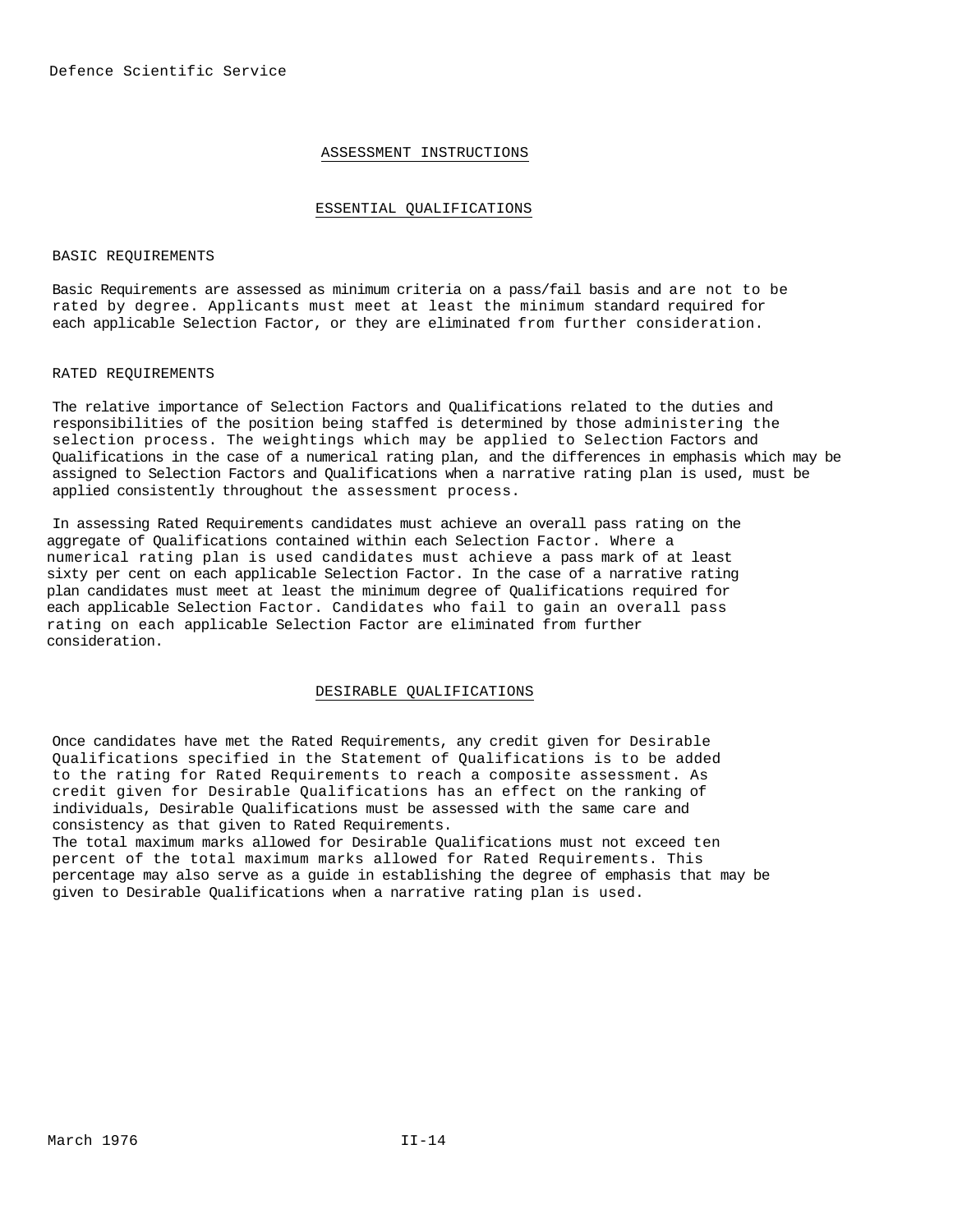# EXAMPLE OF A

# STATEMENT OF QUALIFICATIONS

## FOR DEFENCE SCIENCE RESEARCH OFFICER (DS-2)

# ENGINEERING AND DEVELOPMENT GROUP

#### ESSENTIAL QUALIFICATIONS

BASIC REQUIREMENTS

Education - Graduation with an acceptable master's degree from a recognized university with specialization in engineering or physics or some other specialty relevant to the position; or graduation with an acceptable bachelor's degree from a. recognized university with specialization in engineering or physics or some other specialty relevant to the position coupled with experience as specified under the heading Experience. Language Requirement - A knowledge of the English language is essential for this position. Experience - Experience in the conduct of applied research or development in the physical or social sciences.

#### RATED REQUIREMENTS

- Knowledge Knowledge Knowledge of the principles and practices of scientific investigation.
- Abilities Ability to plan and conduct original research.
	- Ability to perceive problems.
	- Ability to prepare a scientific report or a technical paper.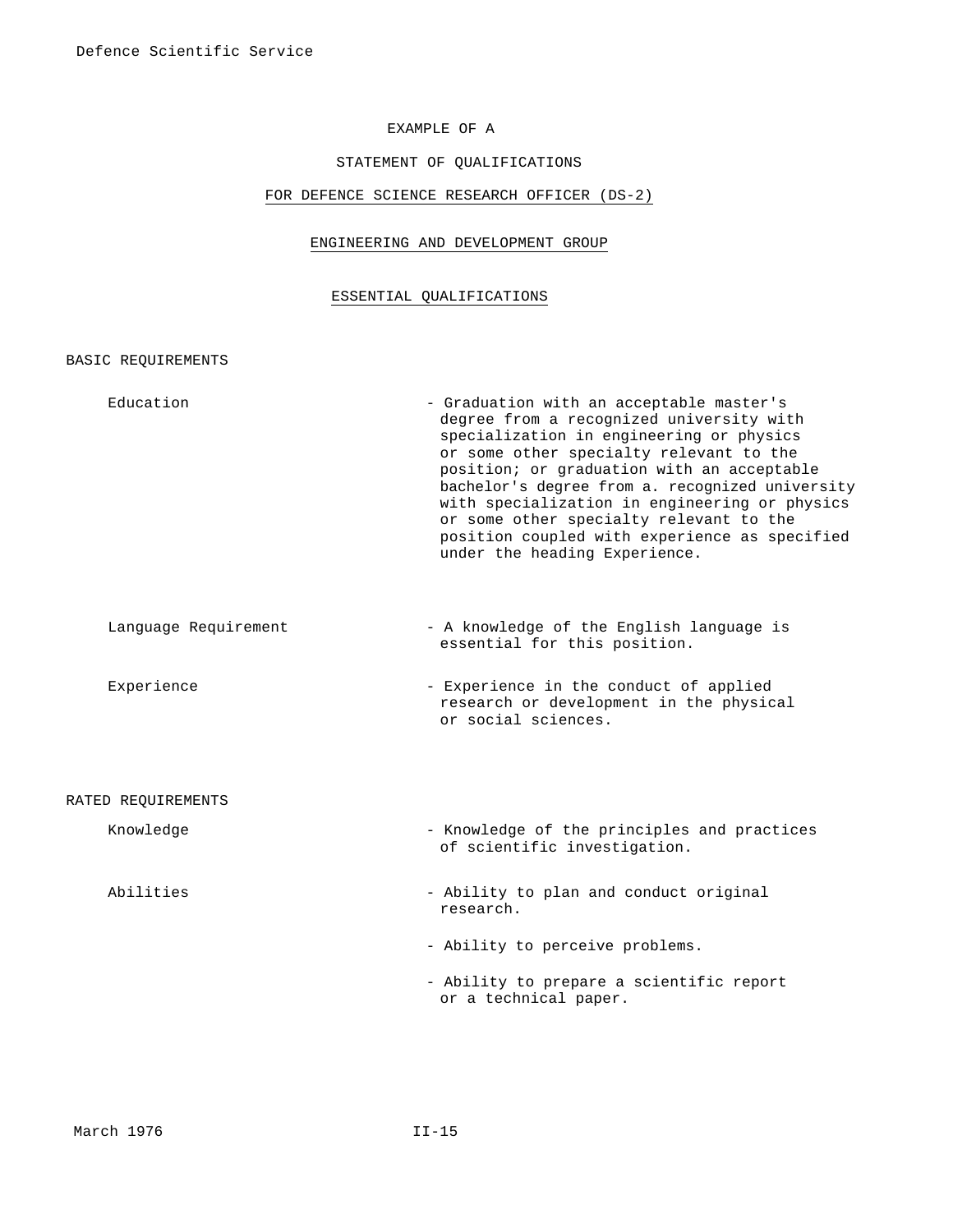Personal Suitability - cooperativeness, thoroughness, dependability and initiative.

- Work effectively under the pressure of deadlines.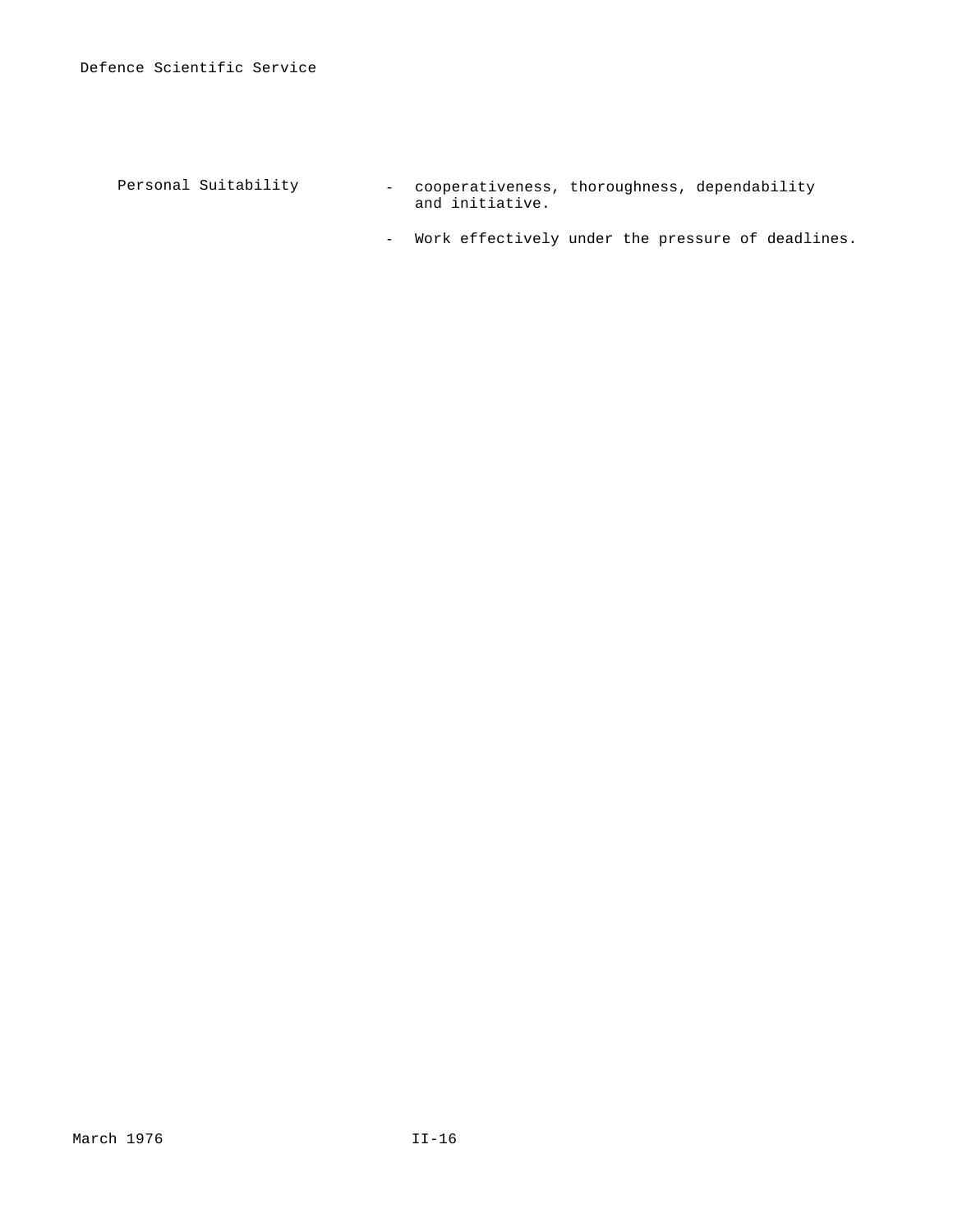# EXAMPLE OF A

# STATEMENT OF QUALIFICATIONS FOR

# DIRECTOR DEFENCE ELECTRONICS DIVISION (DS-6)

# DEFENCE RESEARCH ESTABLISHMENT, OTTAWA

# ESSENTIAL QUALIFICATIONS

BASIC REQUIREMENT

| Education                   | - Graduation with an acceptable degree from<br>a recognized university with specialization in<br>electrical engineering, physics or some other<br>specialty relevant to the position.                                                   |
|-----------------------------|-----------------------------------------------------------------------------------------------------------------------------------------------------------------------------------------------------------------------------------------|
| Productivity or Recognition | - Recognition in the international defence<br>community as an effective contributor to<br>research and development in one or more<br>of the following technologies: electronics,<br>telecommunications, radar, or signal<br>processing. |
| Language Requirement        | - A knowledge of both the English language<br>and the French language is essential for<br>this position.                                                                                                                                |
| Experience                  | - Experience in the development and management<br>of R and D projects or programs.                                                                                                                                                      |
| RATED REOUIREMENTS          |                                                                                                                                                                                                                                         |
| Knowledge                   | - Knowledge of the organizations and<br>activities of the international science<br>community, particularly in relation to<br>electronic technology.                                                                                     |
|                             | - Knowledge of the organization structure,<br>policies and functions of NDHQ, CRAD Branch<br>and its Defence Research Establishments.                                                                                                   |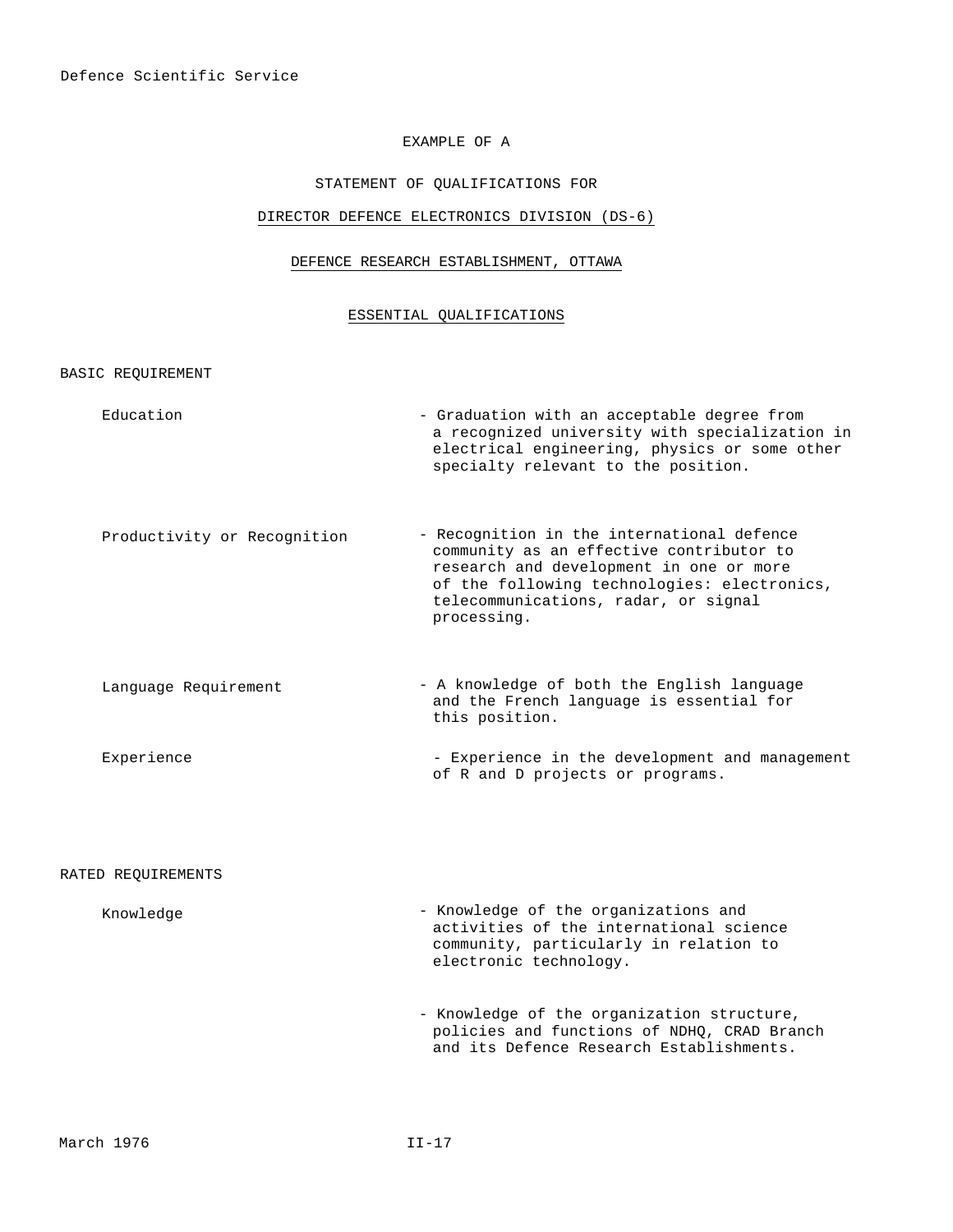|                      | Knowledge of current technology applicable to<br>the activities of the Defence Electronics<br>Division.                                                        |
|----------------------|----------------------------------------------------------------------------------------------------------------------------------------------------------------|
| $\sim$ 100 $\mu$     | Knowledge of budget preparation and control.                                                                                                                   |
|                      | Knowledge of personnel administration.                                                                                                                         |
| Abilities            | - Ability to plan for, organize, co-ordinate<br>and control a defence science research<br>program.                                                             |
|                      | - Ability to schedule and assign work, set<br>priorities, resolve work problems, train<br>staff, and assess staff performance.                                 |
|                      | - Ability to conduct briefings and meetings,<br>and prepare scientific reports, technical<br>papers and correspondence.                                        |
| Personal Suitability | - Effective interpersonal relationships,<br>particularly in dealing with members of<br>the international scientific community or<br>senior military personnel. |
|                      | - Thoroughness, reliability, tact and per-<br>suasiveness.                                                                                                     |
|                      | - Work effectively under the pressure of<br>deadlines or peak work loads.                                                                                      |

# DESIRABLE QUALIFICATIONS

- Experience in administration, or completion of an approved course in management.